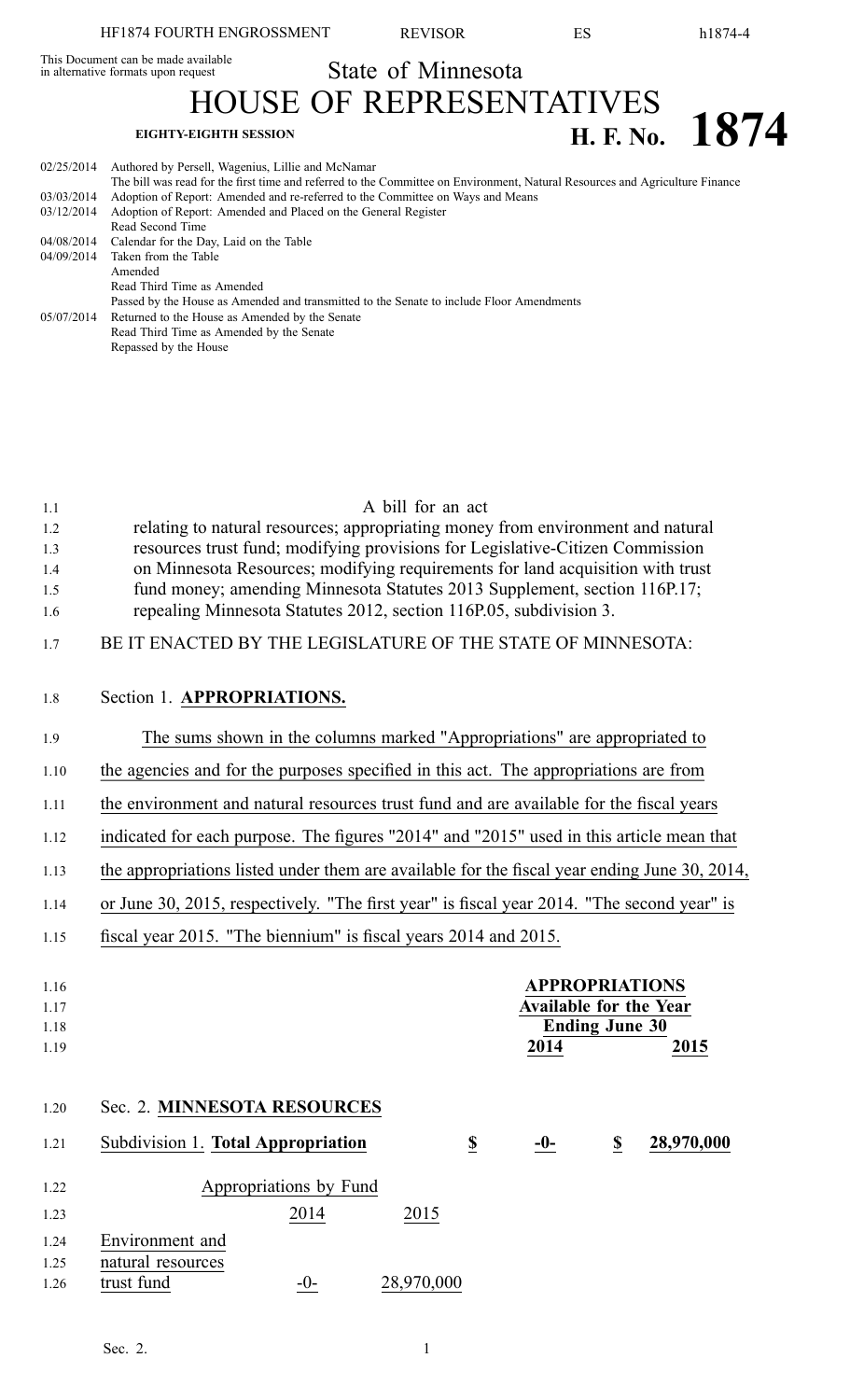| 2.1          | The amounts that may be spent for each                                                           |       |
|--------------|--------------------------------------------------------------------------------------------------|-------|
| 2.2          | purpose are specified in the following                                                           |       |
| 2.3          | subdivisions.                                                                                    |       |
| 2.4          | Appropriations are available for two                                                             |       |
| 2.5          | years beginning July 1, 2014, unless                                                             |       |
| 2.6          | otherwise stated in the appropriation. Any                                                       |       |
| 2.7          | unencumbered balance remaining in the first                                                      |       |
| 2.8          | year does not cancel and is available for the                                                    |       |
| 2.9          | second year.                                                                                     |       |
| 2.10         | Subd. 2. Definition                                                                              |       |
| 2.11         | "Trust fund" means the Minnesota                                                                 |       |
| 2.12         | environment and natural resources trust fund                                                     |       |
| 2.13         | referred to in Minnesota Statutes, section                                                       |       |
| 2.14         | 116P.02, subdivision $6$ .                                                                       |       |
| 2.15         | Subd. 3. Water Resources                                                                         | $-$ ( |
| 2.16<br>2.17 | (a) Solar-Driven Destruction of Pesticides,<br><b>Pharmaceuticals, and Contaminants in Water</b> |       |
| 2.18         | \$291,000 the second year is from the                                                            |       |
| 2.19         | trust fund to the Board of Regents of the                                                        |       |
| 2.20         | University of Minnesota to quantify the                                                          |       |
| 2.21         | solar-driven destruction of contaminants                                                         |       |
| 2.22         | reacting with dissolved organic matter to                                                        |       |
| 2.23         | optimize water treatment methods and guide                                                       |       |
| 2.24         | reuse. This appropriation is available until                                                     |       |
| 2.25         | June 30, 2017, by which time the project must                                                    |       |
| 2.26         | be completed and final products delivered.                                                       |       |
| 2.27<br>2.28 | (b) Methods to Protect Beneficial Bacteria from<br><b>Contaminants to Preserve Water Quality</b> |       |
| 2.29         | \$279,000 the second year is from the                                                            |       |
| 2.30         | trust fund to the Board of Regents of the                                                        |       |
| 2.31         | University of Minnesota to research how                                                          |       |
| 2.32         | and why bacteria that provide ecological                                                         |       |
| 2.33         | functions humans depend on for water                                                             |       |
| 2.34         | quality are affected by exposure to certain                                                      |       |
| 2.35         | man-made perfluorinated chemicals entering                                                       |       |

2.15 Subd. 3. **Water Resources** -0- 4,579,000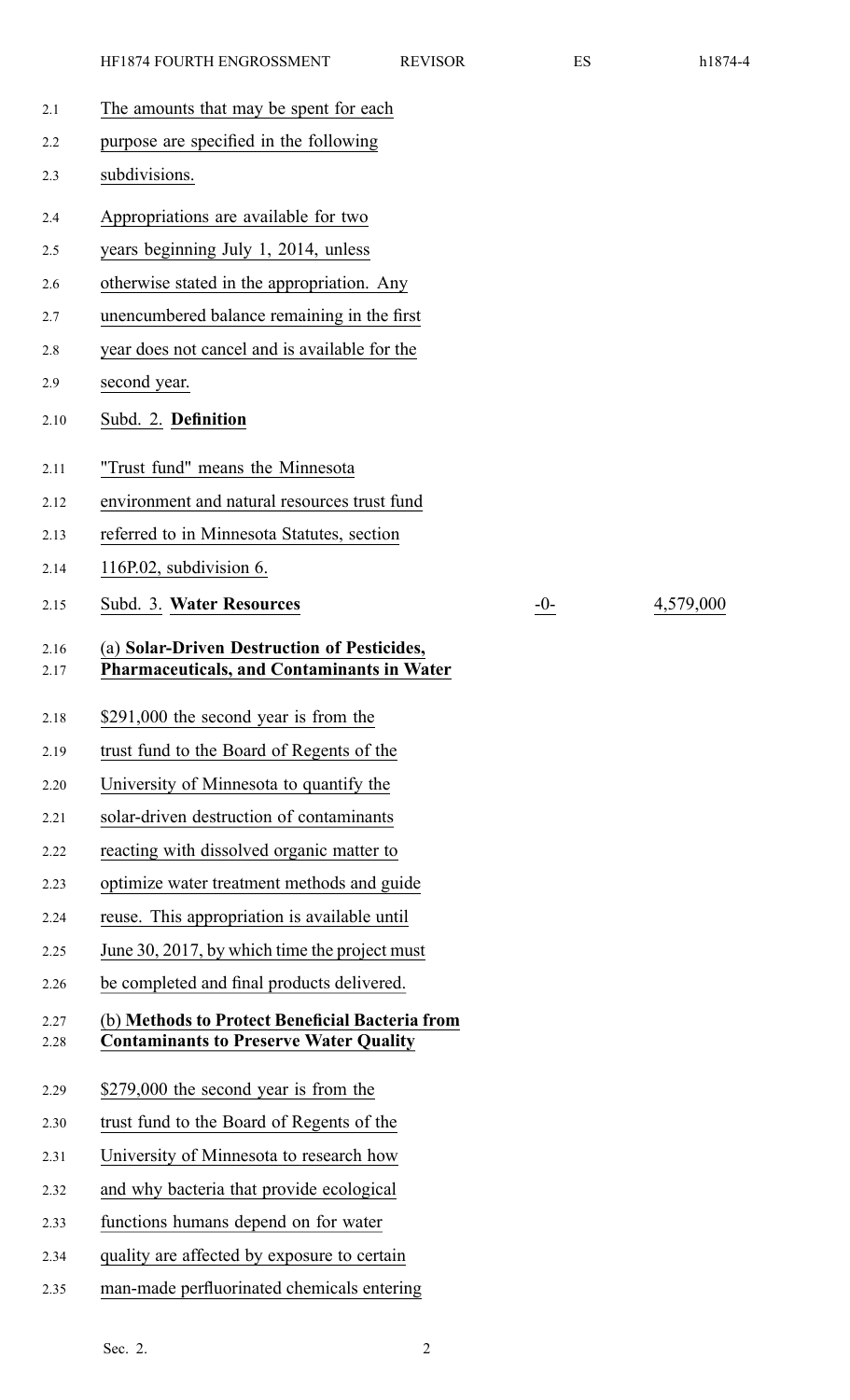3.1 the wastewater treatment system in order to 3.2 identify methods that can be implemented to 3.3 protect those bacterial functions from being 3.4 degraded. This appropriation is available 3.5 until June 30, 2017, by which time the 3.6 project must be completed and final products 3.7 delivered. 3.8 (c) **Triclosan Impacts on Wastewater Treatment** 3.9 \$380,000 the second year is from the 3.10 trust fund to the Board of Regents of the 3.11 University of Minnesota to assess the role 3.12 of the commercially used antibacterial agen<sup>t</sup> 3.13 triclosan in creating antibiotic resistant 3.14 bacteria during the municipal wastewater 3.15 treatment process. This appropriation is 3.16 available until June 30, 2017, by which time 3.17 the project must be completed and final 3.18 products delivered. 3.19 (d) **Evaluation of Wastewater Nitrogen and** 3.20 **Estrogen Treatment Options** 3.21 \$500,000 the second year is from the 3.22 trust fund to the Board of Regents of the 3.23 University of Minnesota to examine the 3.24 performance of new wastewater contaminant 3.25 treatment options under Minnesota weather 3.26 conditions in order to understand how to 3.27 improve wastewater treatment of nitrogen 3.28 and estrogenic compounds, decrease costs 3.29 and energy use, and safeguard aquatic 3.30 species. This appropriation is available until 3.31 June 30, 2017, by which time the project must 3.32 be completed and final products delivered.

# 3.33 (e) **Antibiotics and Antibiotic-Resistant Genes**

3.34 **in Minnesota Lakes**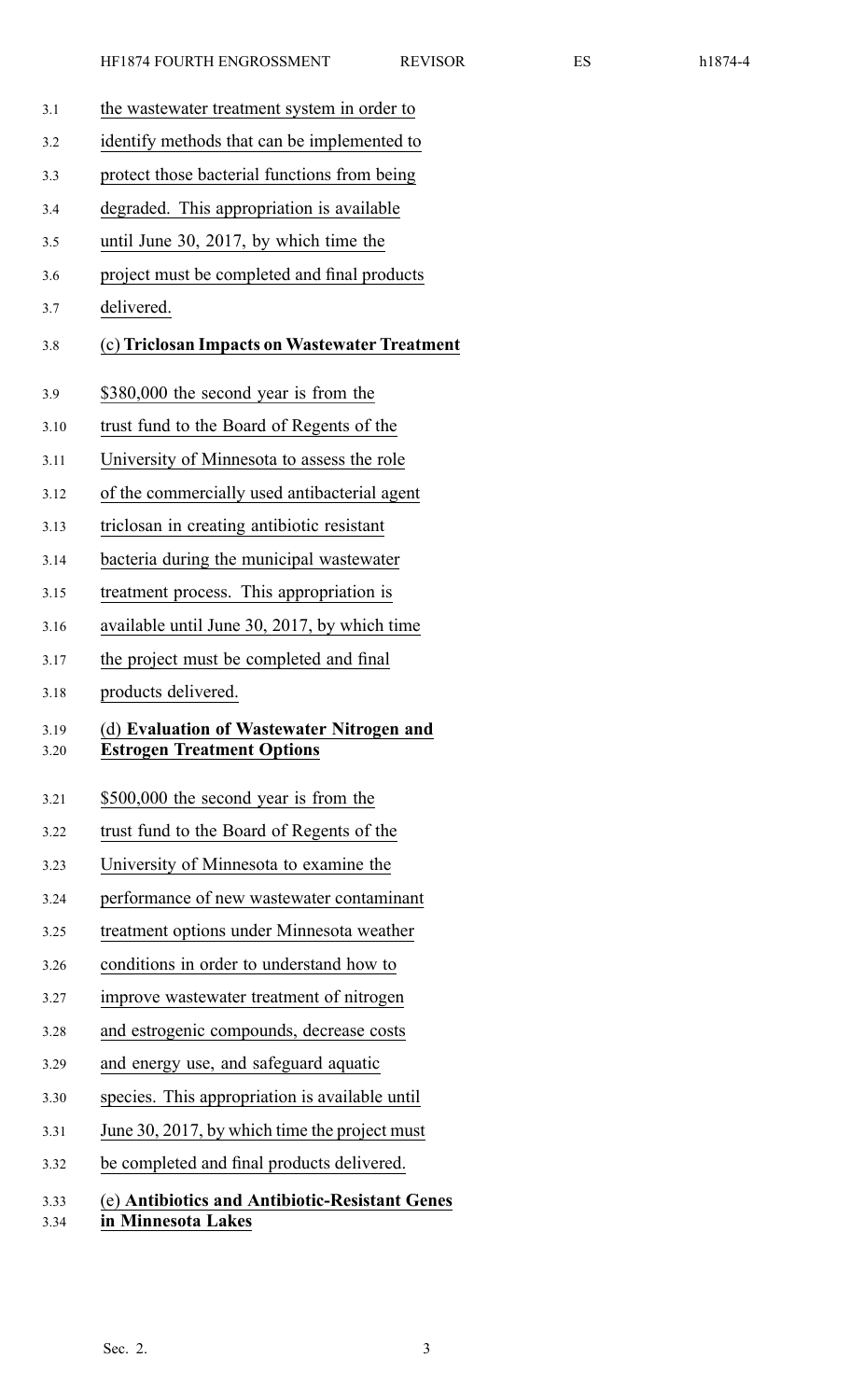- 4.1 \$300,000 the second year is from the trust 4.2 fund to the Board of Regents of the University 4.3 of Minnesota to quantify the relationship 4.4 between antibiotics and antibiotic-resistant 4.5 bacteria in Minnesota lakes to determine if 4.6 improved wastewater treatment is necessary 4.7 to protect human and aquatic health. This 4.8 appropriation is available until June 30, 4.9 2017, by which time the project must be 4.10 completed and final products delivered. 4.11 (f) **Impacts of Estrogen Exposure on** 4.12 **Minnesota's Shallow Lake Wildlife** 4.13 \$136,000 the second year is from the trust 4.14 fund to the commissioner of natural resources 4.15 for an agreemen<sup>t</sup> with the University of 4.16 St. Thomas to use biological samples 4.17 already gathered from shallow lakes across 4.18 Minnesota to determine the environmental 4.19 estrogen exposure impacts on aquatic 4.20 wildlife in shallow lakes for enhanced land 4.21 and lake management. This appropriation 4.22 is available until June 30, 2017, by which 4.23 time the project must be completed and final 4.24 products delivered. 4.25 (g) **Watershed-Scale Monitoring of Long-Term** 4.26 **Best Management Practice Effectiveness** 4.27 \$900,000 the second year is from the trust 4.28 fund to the Science Museum of Minnesota 4.29 for the St. Croix Watershed Research 4.30 Station to evaluate the effectiveness of best 4.31 managemen<sup>t</sup> practices in reducing sediment 4.32 and nutrient loads at watershed scales over 4.33 long time periods. This appropriation is 4.34 available until June 30, 2017, by which time 4.35 the project must be completed and final
- 4.36 products delivered.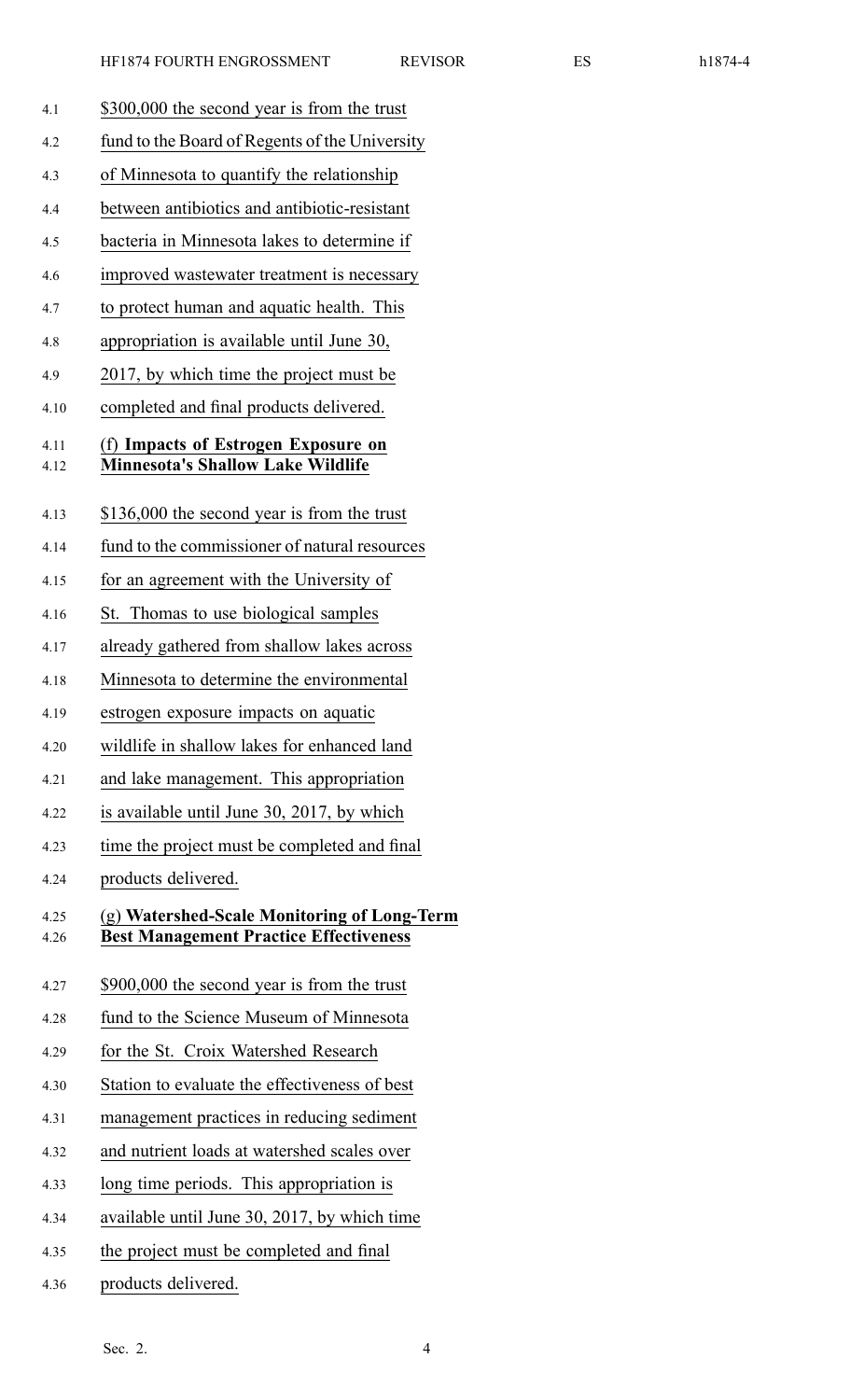| nı | ×<br>Λ |  |
|----|--------|--|
|----|--------|--|

| 5.1<br>5.2   | (h) Protection of State's Confined Drinking<br><b>Water Aquifers</b>       |
|--------------|----------------------------------------------------------------------------|
| 5.3          | \$394,000 the second year is from the trust                                |
| 5.4          | fund to the commissioner of natural resources                              |
| 5.5          | for an agreement with the United States                                    |
| 5.6          | Geological Survey to test methods of defining                              |
| 5.7          | properties of confined drinking water aquifers                             |
| 5.8          | in order to improve water management.                                      |
| 5.9          | This appropriation is available until June                                 |
| 5.10         | 30, 2017, by which time the project must be                                |
| 5.11         | completed and final products delivered.                                    |
| 5.12<br>5.13 | (i) Watershed Water Budgets for Managing<br><b>Minnesota's Groundwater</b> |
| 5.14         | \$129,000 the second year is from the                                      |
| 5.15         | trust fund to the commissioner of natural                                  |
| 5.16         | resources for an agreement with the United                                 |
| 5.17         | States Geological Survey to create a pilot                                 |
| 5.18         | study to calculate complete watershed water                                |
| 5.19         | budgets for two counties in Minnesota for                                  |
| 5.20         | enhanced groundwater management. This                                      |
| 5.21         | appropriation is available until June 30,                                  |
| 5.22         | 2017, by which time the project must be                                    |
| 5.23         | completed and final products delivered.                                    |
| 5.24<br>5.25 | (j) Identifying Causes of Exceptionally High<br><b>Mercury in Fish</b>     |
| 5.26         | \$743,000 the second year is from the trust                                |
| 5.27         | fund to the commissioner of the Pollution                                  |
| 5.28         | Control Agency to quantify the probable                                    |
| 5.29         | causes of high mercury levels in fish within                               |
| 5.30         | the Roseau River and two tributaries of                                    |
| 5.31         | the Red River of the North by comparing                                    |
| 5.32         | mercury movements within watersheds                                        |
| 5.33         | to understand the drivers of mercury                                       |
| 5.34         | biomagnifications in the food web of rivers                                |
| 5.35         | with similarly high mercury levels and to                                  |

5.36 guide further mercury reduction initiatives.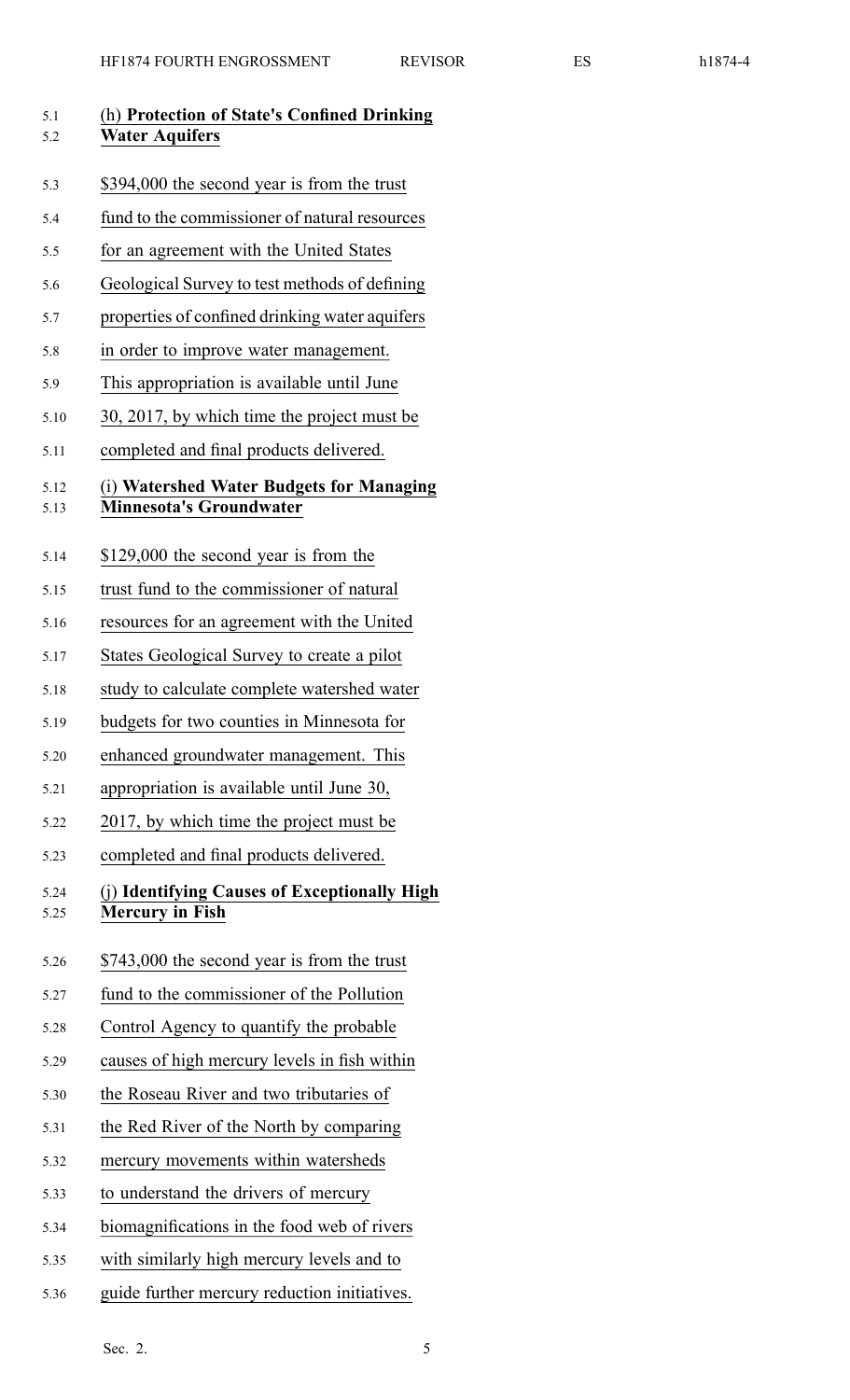|--|--|--|

| 6.1          | This appropriation is available until June                                         |
|--------------|------------------------------------------------------------------------------------|
| 6.2          | 30, 2017, by which time the project must be                                        |
| 6.3          | completed and final products delivered.                                            |
| 6.4<br>6.5   | (k) Reducing Lake Quality Impairments<br>through Citizen Action                    |
| 6.6          | \$59,000 the second year is from the trust fund                                    |
| 6.7          | to the commissioner of natural resources for                                       |
| 6.8          | an agreement with the Freshwater Society to                                        |
| 6.9          | train lake associations and other stakeholder                                      |
| 6.10         | groups to develop lake management plans                                            |
| 6.11         | and to implement science-based, citizen-led                                        |
| 6.12         | water quality improvement projects on                                              |
| 6.13         | impaired lakes in west central Minnesota.                                          |
| 6.14         | This appropriation is available until June                                         |
| 6.15         | 30, 2017, by which time the project must be                                        |
| 6.16         | completed and final products delivered.                                            |
| 6.17<br>6.18 | (1) Rainwater Reuse and Valuation<br>Investigation                                 |
| 6.19         | \$300,000 the second year is from the trust                                        |
| 6.20         | fund to the Board of Regents of the University                                     |
| 6.21         | of Minnesota to design, install, and monitor a                                     |
| 6.22         | rainwater reuse system for use in evaporative                                      |
| 6.23         | chiller systems and identify other potential                                       |
| 6.24         | applications for rainwater reuse systems.                                          |
| 6.25<br>6.26 | (m) Measuring Hydrologic Benefits from<br><b>Glacial Ridge Habitat Restoration</b> |
| 6.27         | \$168,000 the second year is from the                                              |
| 6.28         | trust fund to the commissioner of natural                                          |
| 6.29         | resources for an agreement with the Red                                            |
| 6.30         | Lake Watershed District and the United                                             |
| 6.31         | States Geological Survey for completion of                                         |
| 6.32         | the analysis of flooding and water-quality                                         |
| 6.33         | benefits resulting from wetland and prairie                                        |
| 6.34         | restorations at Glacial Ridge National                                             |
| 6.35         | Wildlife Refuge.                                                                   |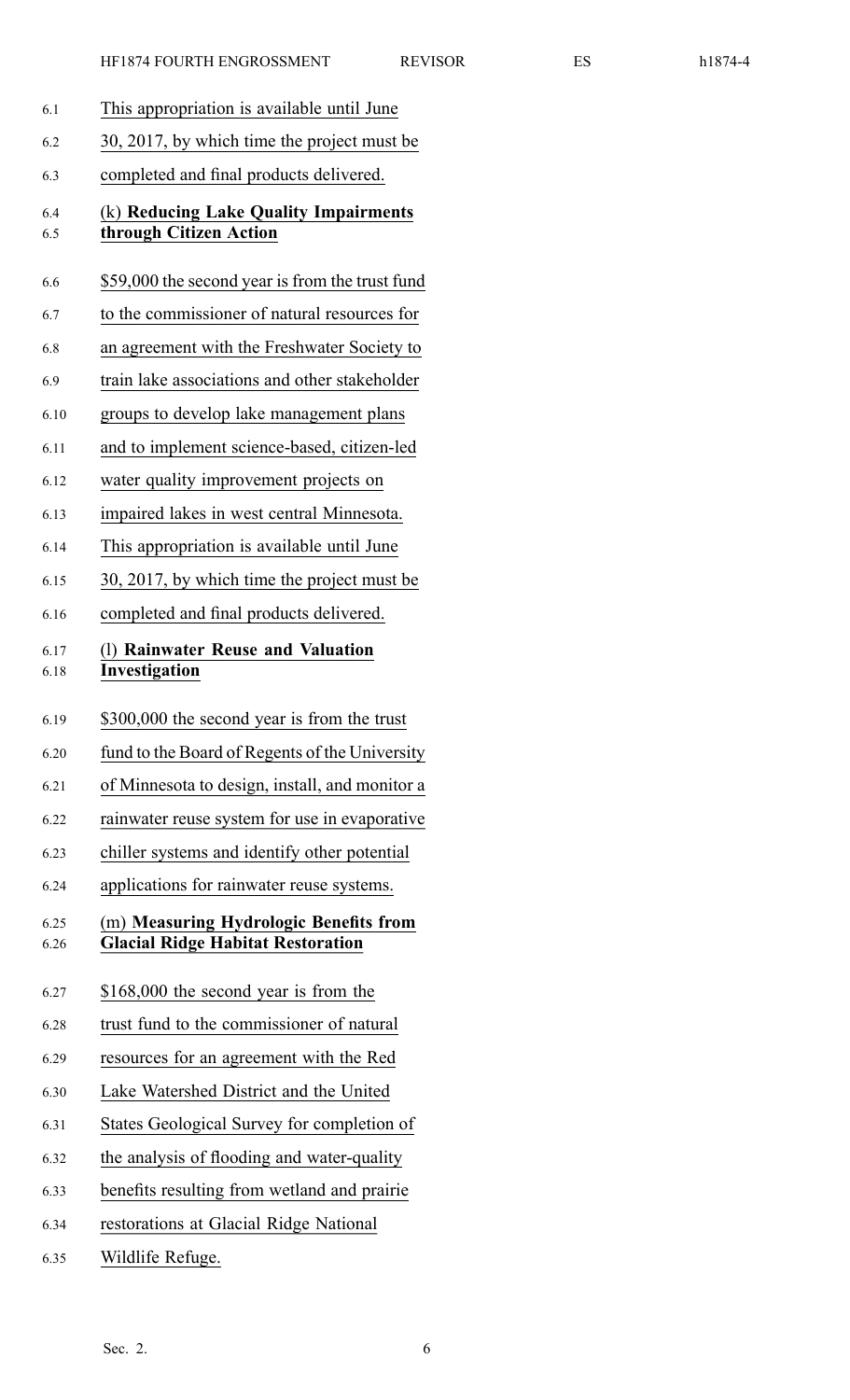| 7.1<br>7.2   | Subd. 4. Aquatic and Terrestrial Invasive<br><b>Species</b>                                 | $-0-$ | 2,298,000 |
|--------------|---------------------------------------------------------------------------------------------|-------|-----------|
| 7.3<br>7.4   | (a) Blocking Bighead, Silver, and Other<br><b>Invasive Carp by Optimizing Lock and Dams</b> |       |           |
| 7.5          | \$854,000 the second year is from the                                                       |       |           |
| 7.6          | trust fund to the Board of Regents of the                                                   |       |           |
| 7.7          | University of Minnesota to collaborate with                                                 |       |           |
| 7.8          | the United States Army Corps of Engineers                                                   |       |           |
| 7.9          | to develop ways, including new technologies,                                                |       |           |
| 7.10         | to modify the operations of Lock and Dam                                                    |       |           |
| 7.11         | Numbers 2 to 8 to optimize their ability to                                                 |       |           |
| 7.12         | impede invasive carp movement into the                                                      |       |           |
| 7.13         | Minnesota, St. Croix, and Mississippi Rivers.                                               |       |           |
| 7.14         | This appropriation is available until June                                                  |       |           |
| 7.15         | 30, 2017, by which time the project must be                                                 |       |           |
| 7.16         | completed and final products delivered.                                                     |       |           |
| 7.17<br>7.18 | (b) Bioacoustics to Detect, Deter, and Eliminate<br><b>Silver Carp</b>                      |       |           |
| 7.19         | \$262,000 the second year is from the trust                                                 |       |           |
| 7.20         | fund to the Board of Regents of the University                                              |       |           |
| 7.21         | of Minnesota-Duluth to develop bioacoustic                                                  |       |           |
| 7.22         | technology for detection and early warning                                                  |       |           |
| 7.23         | systems, capture and elimination methods,                                                   |       |           |
| 7.24         | and deterrent systems for silver carp. This                                                 |       |           |
| 7.25         | appropriation is available until June 30,                                                   |       |           |
| 7.26         | 2017, by which time the project must be                                                     |       |           |
| 7.27         | completed and final products delivered.                                                     |       |           |
| 7.28<br>7.29 | (c) Northwest Minnesota Regional Aquatic<br><b>Invasive Species Prevention Pilot</b>        |       |           |
| 7.30         | \$219,000 the second year is from the                                                       |       |           |
| 7.31         | trust fund to the commissioner of natural                                                   |       |           |
| 7.32         | resources for an agreement with the Red                                                     |       |           |
| 7.33         | River Basin Commission to develop aquatic                                                   |       |           |
| 7.34         | invasive species prevention strategies on a                                                 |       |           |
| 7.35         | watershed scale and develop materials to                                                    |       |           |
| 7.36         | sustain watershed scale decision-making                                                     |       |           |
|              |                                                                                             |       |           |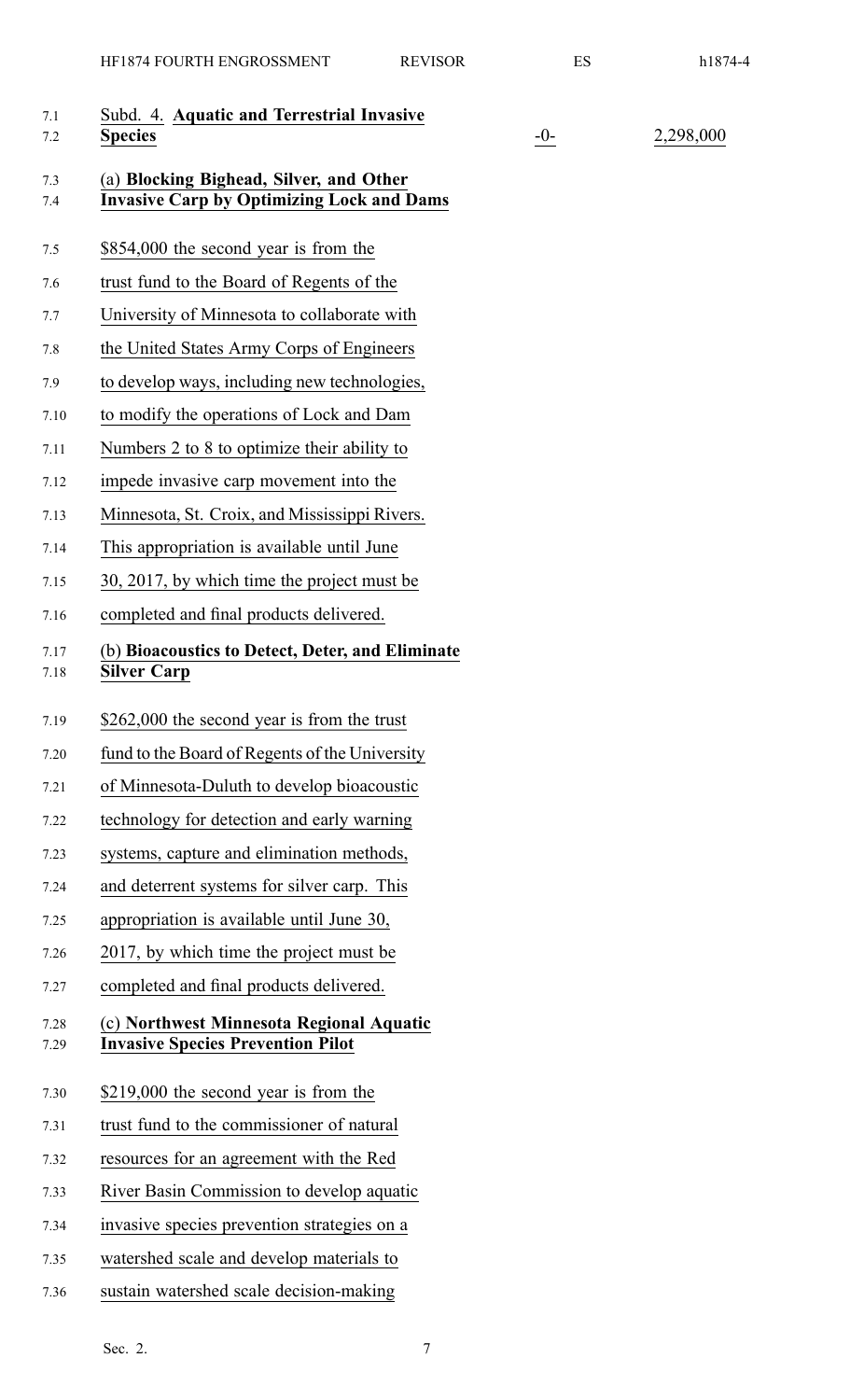| 8.1          | and implementation. This initiative must                                    |
|--------------|-----------------------------------------------------------------------------|
| 8.2          | be coordinated with the Department of                                       |
| 8.3          | Natural Resources and outdoor heritage fund                                 |
| 8.4          | activities for locally based invasive species                               |
| 8.5          | control. Specific reporting and analysis of                                 |
| 8.6          | outcomes and findings of this alternative                                   |
| 8.7          | approach must be provided to enable                                         |
| 8.8          | duplication in other regions of the state.                                  |
| 8.9<br>8.10  | (d) Biosurveillance and Biocontrol of Emerald<br><b>Ash Borer - Phase 2</b> |
| 8.11         | \$447,000 the second year is from the trust                                 |
| 8.12         | fund to the commissioner of agriculture                                     |
| 8.13         | in cooperation with the University of                                       |
| 8.14         | Minnesota to continue to monitor ash tree                                   |
| 8.15         | and emerald ash borer populations and                                       |
| 8.16         | expand the biological control implementation                                |
| 8.17         | for emerald ash borer management. This                                      |
| 8.18         | appropriation is available until June 30,                                   |
| 8.19         | 2017, by which time the project must be                                     |
| 8.20         | completed and final products delivered.                                     |
| 8.21<br>8.22 | (e) Mountain Pine Beetle Invasive Threat to<br><b>Minnesota's Pines</b>     |
| 8.23         | \$175,000 the second year is from the trust                                 |
| 8.24         | fund to the Board of Regents of the University                              |
| 8.25         | of Minnesota and \$75,000 the second year                                   |
| 8.26         | is from the trust fund to the commissioner                                  |
| 8.27         | of agriculture to survey for the presence and                               |
| 8.28         | characterize the potential risk of the invasive                             |
| 8.29         | mountain pine beetle to Minnesota's pine                                    |
| 8.30         | forests to inform early detection and rapid                                 |
| 8.31         | response. This appropriation is available                                   |
| 8.32         | until June 30, 2017, by which time the                                      |
| 8.33         | project must be completed and final products                                |
| 8.34         | delivered.                                                                  |
| 8.35<br>8.36 | (f) Brown Marmorated Stink Bug Monitoring<br>and Biocontrol Evaluation      |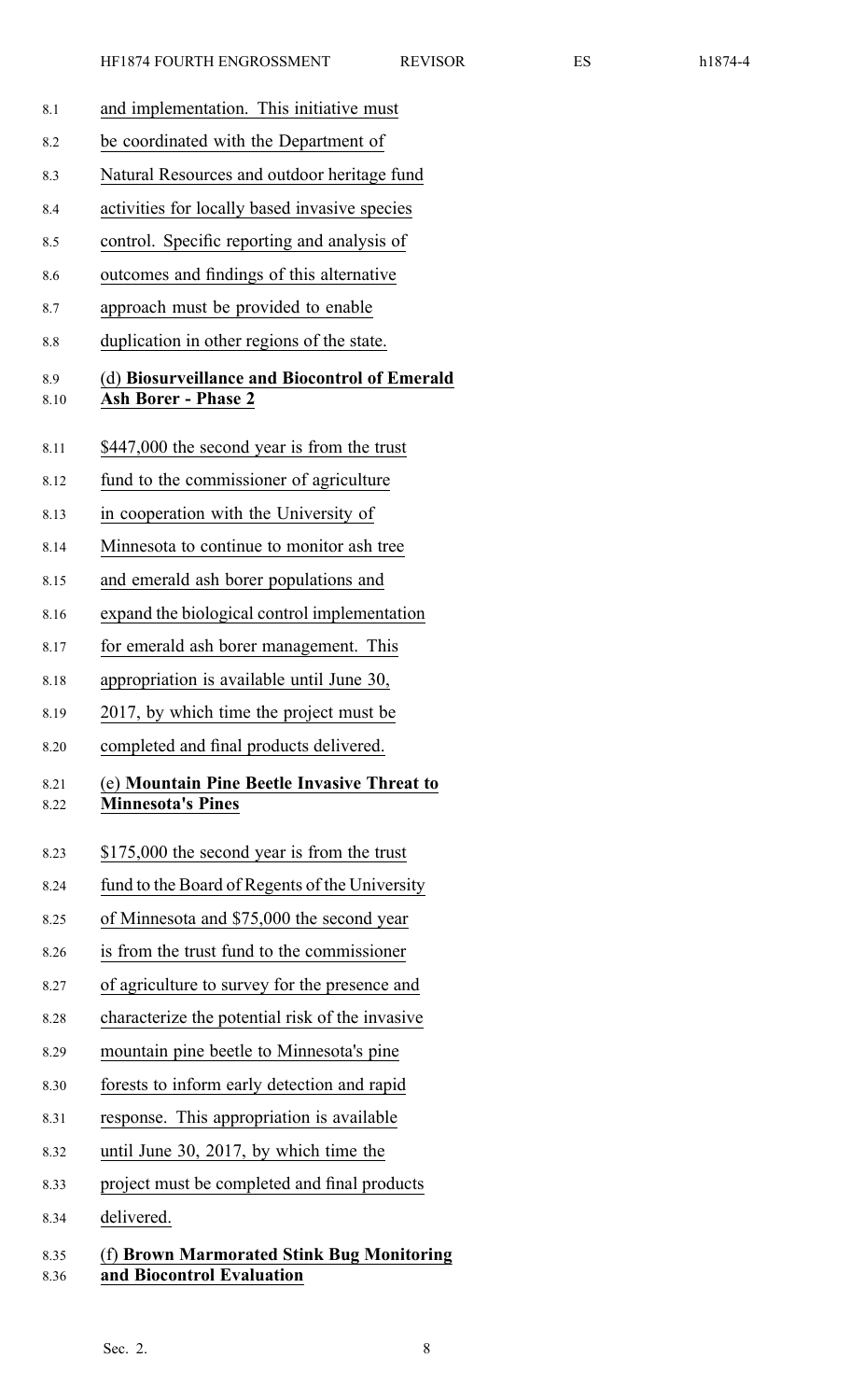| 9.1          | \$99,000 the second year is from the trust                                  |
|--------------|-----------------------------------------------------------------------------|
| 9.2          | fund to the commissioner of agriculture                                     |
| 9.3          | and \$167,000 the second year is from the                                   |
| 9.4          | trust fund to the Board of Regents of the                                   |
| 9.5          | University of Minnesota to monitor for brown                                |
| 9.6          | marmorated stink bugs to identify problem                                   |
| 9.7          | areas, target biocontrol efforts, and evaluate                              |
| 9.8          | the suitability of candidate biological                                     |
| 9.9          | control agents for use in Minnesota. This                                   |
| 9.10         | appropriation is available until June 30,                                   |
| 9.11         | 2017, by which time the project must be                                     |
| 9.12         | completed and final products delivered.                                     |
| 9.13         | Subd. 5. Foundational Natural Resource Data                                 |
| 9.14         | and Information                                                             |
| 9.15         | (a) Update Statewide Land Cover Use Map                                     |
| 9.16         | \$300,000 the second year is from the trust                                 |
| 9.17         | fund to the Board of Regents of the University                              |
| 9.18         | of Minnesota to update Minnesota's land                                     |
| 9.19         | cover data at moderate spatial resolution                                   |
| 9.20         | statewide and at high resolution for selected                               |
| 9.21         | areas, distribute products, and provide                                     |
| 9.22         | training. This appropriation is available until                             |
| 9.23         | June 30, 2017, by which time the project must                               |
| 9.24         | be completed and final products delivered.                                  |
| 9.25<br>9.26 | (b) State Spring Inventory for Resource<br><b>Management and Protection</b> |
| 9.27         | \$200,000 the second year is from the                                       |
| 9.28         | trust fund to the commissioner of natural                                   |
| 9.29         | resources to develop necessary protocols,                                   |
| 9.30         | processes, and definitions of springs along                                 |
| 9.31         | with limited field testing of inventory                                     |
| 9.32         | procedures in priority areas to enable a                                    |
| 9.33         | systematic inventory of springs statewide                                   |
| 9.34         | needed to maintain spring flows and protect                                 |
| 9.35         | groundwater-dependent resources. This                                       |

9.36 appropriation is available until June 30,

Sec. 2. 9

9.14 **and Information** -0- 4,210,000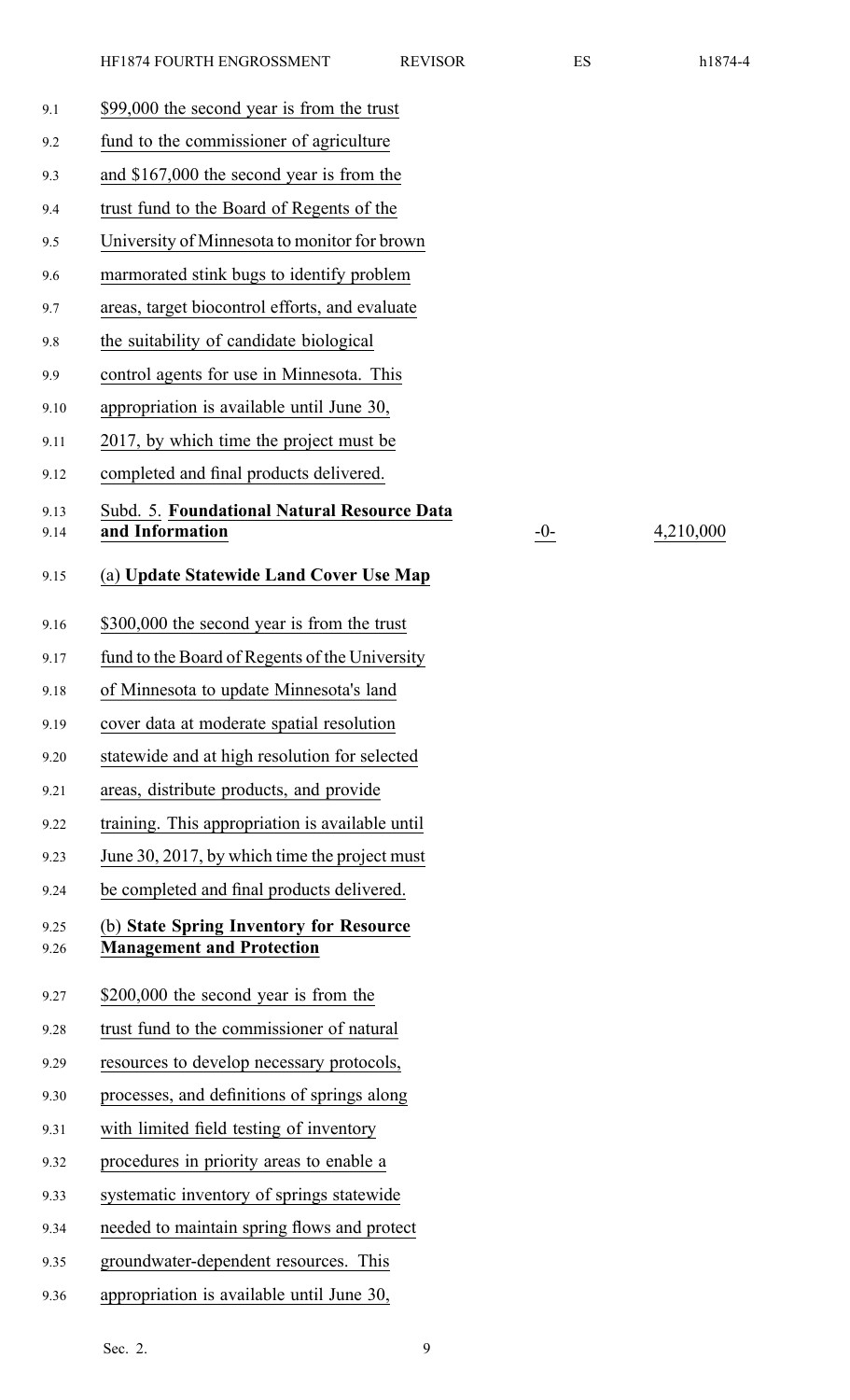- 10.1 2017, by which time the project must be
- 10.2 completed and final products delivered.

# 10.3 (c) **Drainage Records Modernization and** 10.4 **Statewide Geographic Information System** 10.5 **Database**

- 10.6 \$230,000 the second year is from the
- 10.7 trust fund to the Board of Water and
- 10.8 Soil Resources to develop <sup>a</sup> template and
- 10.9 Web-based geographic information system
- 10.10 (GIS) database portal to facilitate statewide
- 10.11 modernization of public drainage records
- 10.12 under Minnesota Statutes, chapter 103E, and
- 10.13 integrate new specifications into existing
- 10.14 drainage records modernization guidelines.
- 10.15 This appropriation is available until June
- 10.16 30, 2017, by which time the project must be
- 10.17 completed and final products delivered.
- 10.18 (d) **Restoring Forest Inventory Data**
- 10.19 \$100,000 the second year is from the trust
- 10.20 fund to the Board of Regents of the University
- 10.21 of Minnesota to obtain and restore statewide
- 10.22 forest inventories of 1935, 1953, and 1966
- 10.23 to link with more recent data to improve
- 10.24 understanding of historical forest trends and
- 10.25 enhance long-term ecological monitoring.

# 10.26 (e) **Assessing Species Vulnerability to Climate** 10.27 **Change Using Phenology**

- 10.28 \$175,000 the second year is from the
- 10.29 trust fund to the Board of Regents of the
- 10.30 University of Minnesota to compile and use
- 10.31 historical datasets to assess change over
- 10.32 time in the ecology of Minnesota species,
- 10.33 identify vulnerable species, and inform
- 10.34 managemen<sup>t</sup> strategies for climate change.
- 10.35 This appropriation is available until June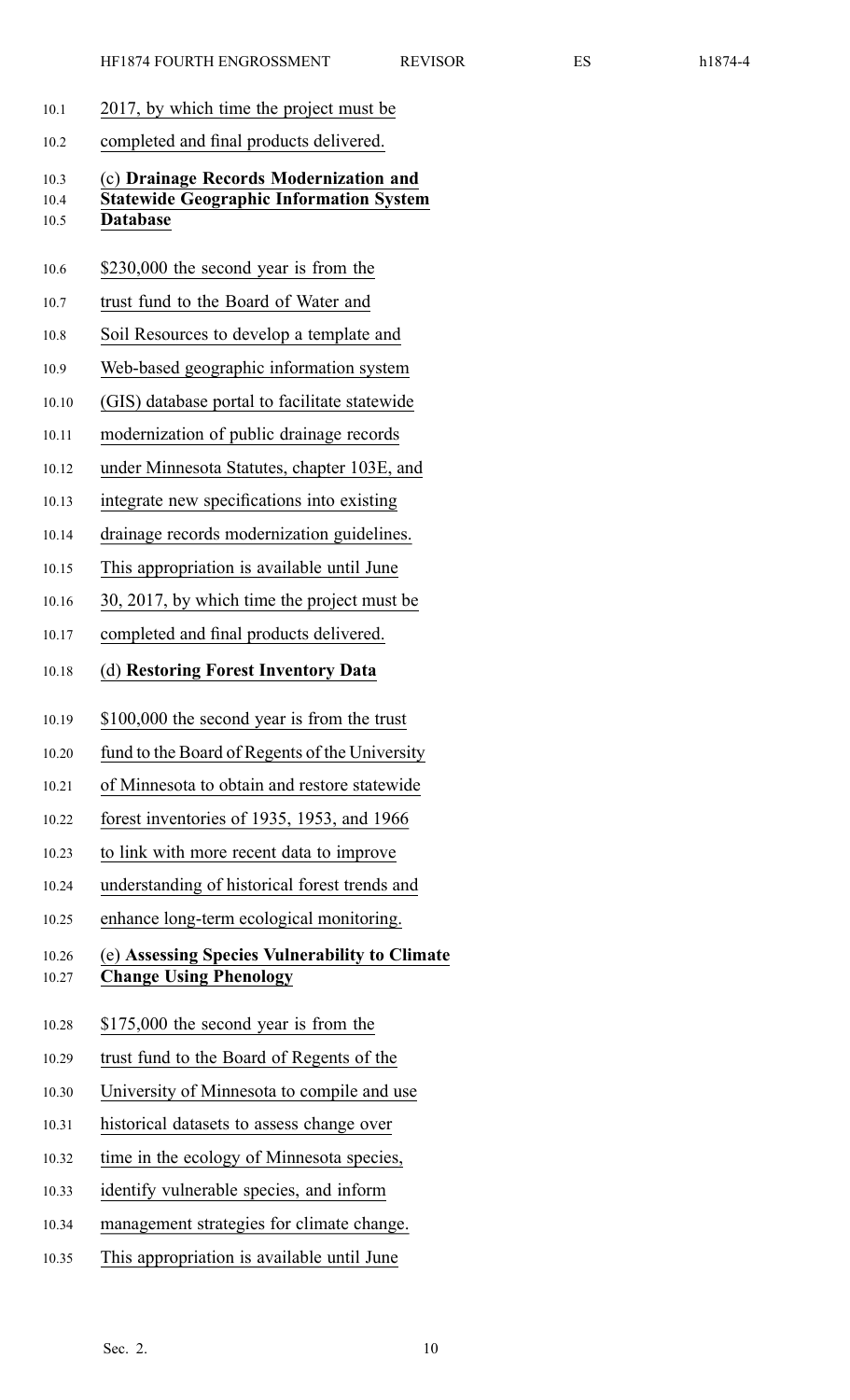- 11.1 30, 2017, by which time the project must be
- 11.2 completed and final products delivered.

# 11.3 (f) **Minnesota Breeding Bird Atlas - Final Phase**

- 11.4 \$300,000 the second year is from the trust
- 11.5 fund to the commissioner of natural resources
- 11.6 for an agreemen<sup>t</sup> with Audubon Minnesota to
- 11.7 complete <sup>a</sup> statewide survey of Minnesota's
- 11.8 breeding bird distributions through final
- 11.9 analysis, preparation, and dissemination of
- 11.10 information collected on an ongoing basis
- 11.11 since 2008 on breeding birds in the state.
- 11.12 The completed atlas must be available for
- 11.13 download from the Internet free of charge.
- 11.14 This appropriation is available until June
- 11.15 30, 2017, by which time the project must be
- 11.16 completed and final products delivered.

# 11.17 (g) **Assessing Contaminants in Minnesota's** 11.18 **Loons and Pelicans - Phase 2**

- 11.19 \$260,000 the second year is from the trust
- 11.20 fund to the commissioner of natural resources
- 11.21 to continue to assess the potential impact
- 11.22 of petroleum, dispersants, and heavy metal
- 11.23 contaminants from the Deepwater Horizon oil
- 11.24 spill in the Gulf of Mexico on the wintering
- 11.25 habitat of Minnesota's common loons
- 11.26 and white pelicans using radiotelemetry,
- 11.27 geolocators, and contaminant analysis.

#### 11.28 (h) **Sandhill Crane Populations and** 11.29 **Management in Minnesota**

- 11.30 \$250,000 the second year is from the
- 11.31 trust fund to the Board of Regents of
- 11.32 the University of Minnesota to delineate
- 11.33 population boundaries, habitat use relative to
- 11.34 crop depredation, and migration patterns and
- 11.35 survival of Minnesota's two populations of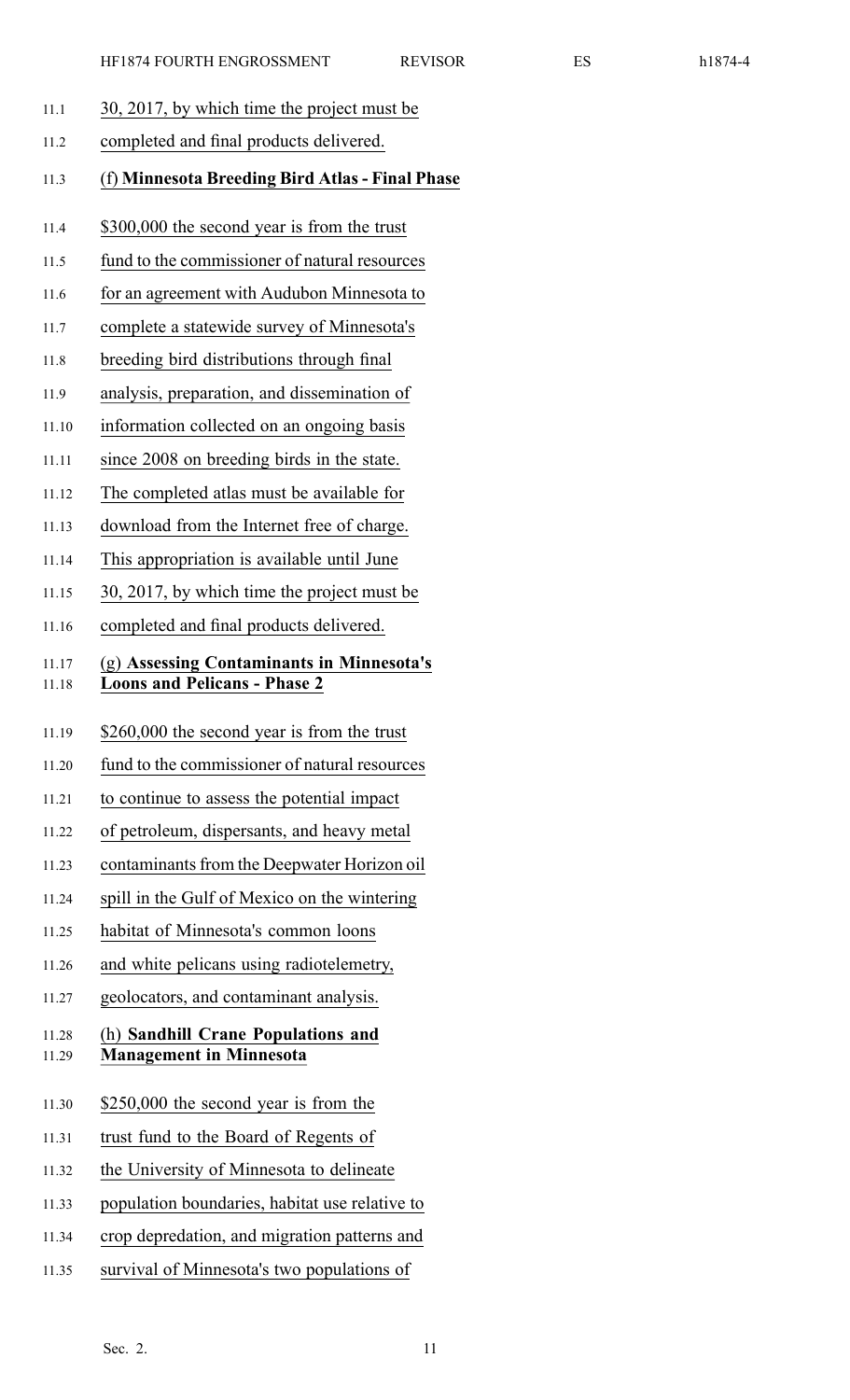| r<br>ш |  |
|--------|--|
|--------|--|

| 12.1           | sandhill cranes, Mid-continent and Eastern.                                            |
|----------------|----------------------------------------------------------------------------------------|
| 12.2           | This appropriation is available until June                                             |
| 12.3           | 30, 2017, by which time the project must be                                            |
| 12.4           | completed and final products delivered.                                                |
| 12.5<br>12.6   | (i) Wild Bee Pollinator Surveys in<br><b>Prairie-Grassland Habitats</b>                |
| 12.7           | \$370,000 the second year is from the trust                                            |
| 12.8           | fund to the commissioner of natural resources                                          |
| 12.9           | to assess the current status and distribution                                          |
| 12.10          | of wild bee pollinators in prairie-grassland                                           |
| 12.11          | habitats of Minnesota.                                                                 |
| 12.12<br>12.13 | (j) Imperiled Prairie Butterfly Conservation,<br><b>Research, and Breeding Program</b> |
| 12.14          | \$380,000 the second year is from the trust                                            |
| 12.15          | fund to the Minnesota Zoological Garden                                                |
| 12.16          | and \$245,000 the second year is from the                                              |
| 12.17          | trust fund to the commissioner of natural                                              |
| 12.18          | resources to prevent the extirpation and                                               |
| 12.19          | possible extinction of imperiled native                                                |
| 12.20          | Minnesota butterfly species through                                                    |
| 12.21          | breeding, genetics and mortality research,                                             |
| 12.22          | inventory, monitoring, and public education.                                           |
| 12.23          | This appropriation is available until June                                             |
| 12.24          | 30, 2017, by which time the project must be                                            |
| 12.25          | completed and final products delivered.                                                |
| 12.26<br>12.27 | (k) Conserving Minnesota's Native Freshwater<br><b>Mussels</b>                         |
| 12.28          | \$350,000 the second year is from the                                                  |
| 12.29          | trust fund to the Board of Regents of the                                              |
| 12.30          | University of Minnesota in cooperation                                                 |
| 12.31          | with Macalester College to document                                                    |
| 12.32          | native freshwater mussel abundance                                                     |
| 12.33          | and distribution, quantify environmental                                               |
| 12.34          | conditions necessary to conserve Minnesota's                                           |

- 12.35 native freshwater mussels, and conduct
- 12.36 outreach to local organizations and the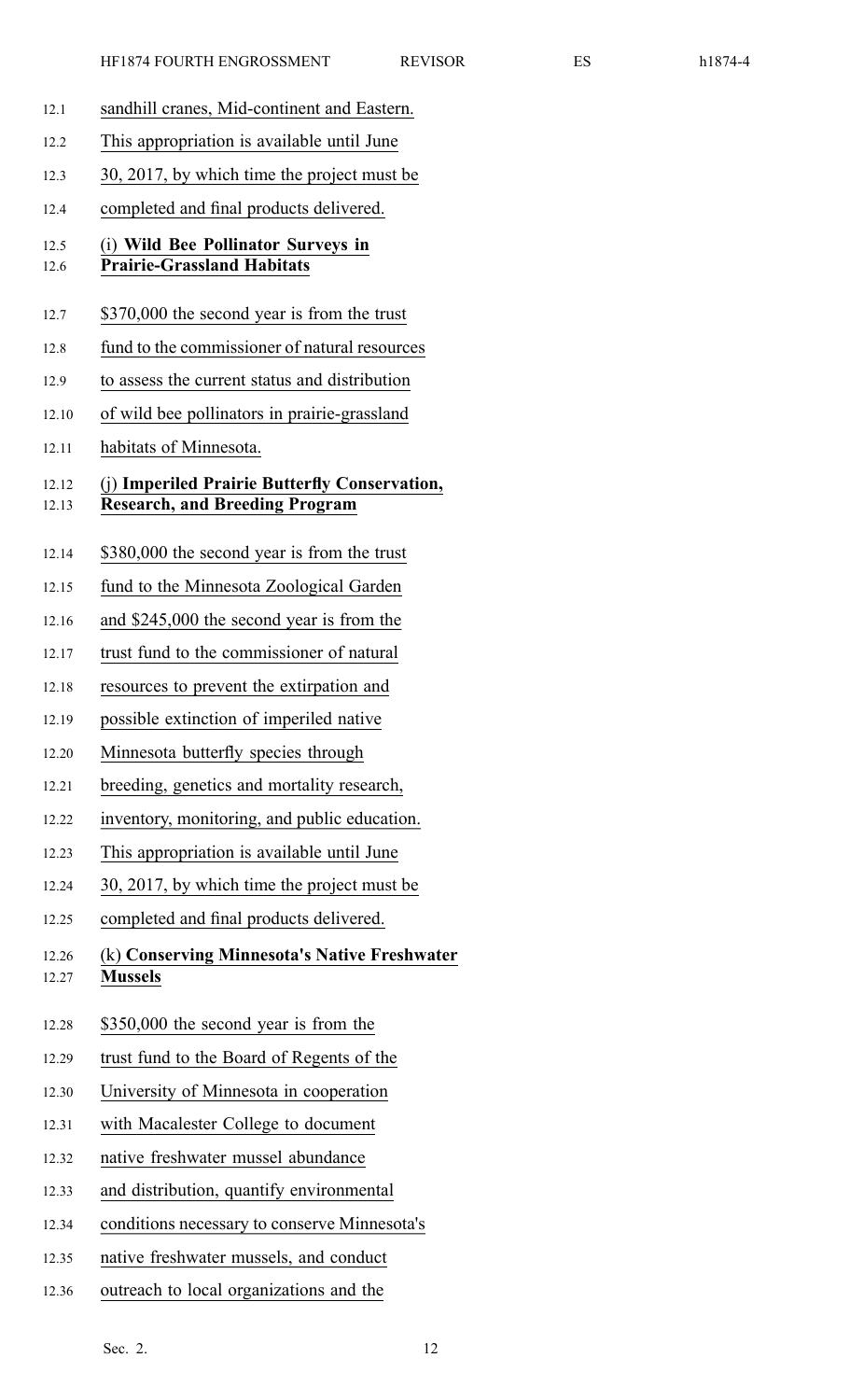- 13.1 public. This appropriation is available until 13.2 June 30, 2018, by which time the project must 13.3 be completed and final products delivered. 13.4 (l) **Impacts of Forest Quality on Declining** 13.5 **Minnesota Moose** 13.6 \$300,000 the second year is from the 13.7 trust fund to the Board of Regents of the 13.8 University of Minnesota in cooperation with 13.9 the Department of Natural Resources to 13.10 link regional patterns of moose abundance 13.11 through time to the distribution of food 13.12 and cover and determine if this distribution 13.13 affects the diet and survival of individual 13.14 moose. This appropriation is available until 13.15 June 30, 2017, by which time the project must 13.16 be completed and final products delivered. 13.17 (m) **Moose Decline and Air Temperatures in** 13.18 **Northeastern Minnesota** 13.19 \$600,000 the second year is from the 13.20 trust fund to the commissioner of natural 13.21 resources in cooperation with the University 13.22 of Minnesota to study the physiology and 13.23 behavior of adult moose and effects of female 13.24 condition on calf production and survival to 13.25 determine the impact of air temperature on 13.26 moose population performance and decline. 13.27 This appropriation is available until June 13.28 30, 2017, by which time the project must be 13.29 completed and final products delivered. 13.30 (n) **Expansion of Minnesota Wildflowers** 13.31 **Online Botanical Reference**
- 13.32 \$150,000 the second year is from the
- 13.33 trust fund to the commissioner of natural
- 13.34 resources for an agreemen<sup>t</sup> with Minnesota
- 13.35 Wildflowers Information to accelerate field
- 13.36 work for surveying and imaging of plant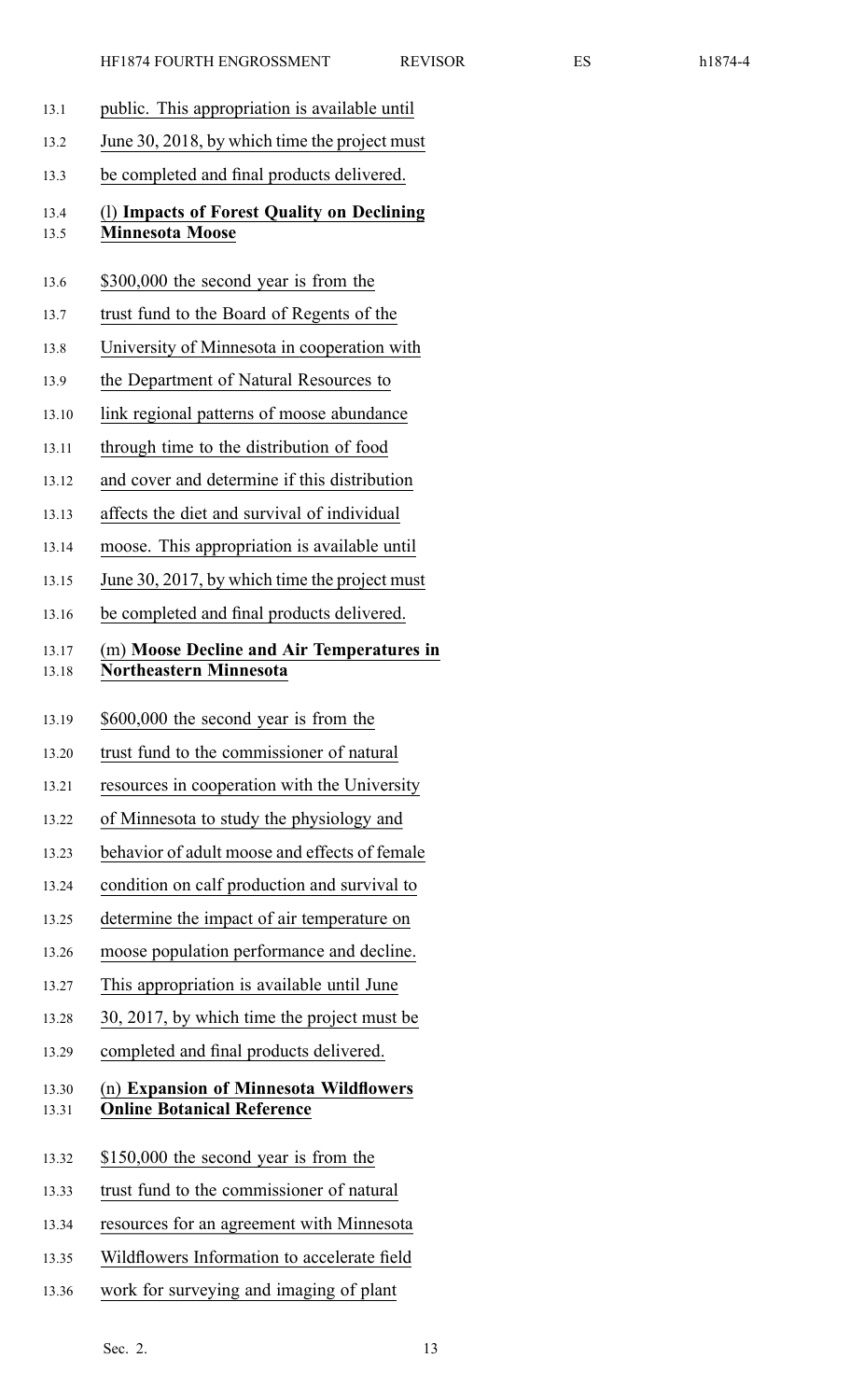| X<br>าไ<br>$\prime$ |  |
|---------------------|--|
|---------------------|--|

14.16 **Enhance Land, Water, and Habitat** -0- 3,675,000

| 14.1           | species and publication of species profiles                                       |
|----------------|-----------------------------------------------------------------------------------|
| 14.2           | to a plant identification reference Web site                                      |
| 14.3           | available to the public and land managers.                                        |
| 14.4           | Images acquired and information compiled                                          |
| 14.5           | using these funds are for purposes of public                                      |
| 14.6           | information available on a Web site. If the                                       |
| 14.7           | organization is no longer able to maintain the                                    |
| 14.8           | Web site, the organization shall work with                                        |
| 14.9           | the state and the University of Minnesota                                         |
| 14.10          | Bell Museum of Natural History to ensure                                          |
| 14.11          | the materials remain publicly available on                                        |
| 14.12          | the Web. This appropriation is available until                                    |
| 14.13          | June 30, 2017, by which time the project must                                     |
| 14.14          | be completed and final products delivered.                                        |
| 14.15          | Subd. 6. Methods to Protect, Restore, and                                         |
| 14.16          | <b>Enhance Land, Water, and Habitat</b>                                           |
| 14.17          | (a) Enhancing Pollinator Landscapes                                               |
| 14.18          | \$864,000 the second year is from the                                             |
| 14.19          | trust fund to the Board of Regents of the                                         |
| 14.20          | University of Minnesota to identify sources                                       |
| 14.21          | of nectar and pollen for native pollinators                                       |
| 14.22          | and honey bees and coordinate ongoing and                                         |
| 14.23          | future efforts to enhance pollinator habitat                                      |
| 14.24          | and opportunities for pollinator nesting and                                      |
| 14.25          | foraging. This appropriation is available until                                   |
| 14.26          | June 30, 2017, by which time the project must                                     |
| 14.27          | be completed and final products delivered.                                        |
| 14.28<br>14.29 | (b) Understanding Systemic Insecticides as<br><b>Protection Strategy for Bees</b> |
| 14.30          | \$326,000 the second year is from the                                             |
| 14.31          | trust fund to the Board of Regents of the                                         |
| 14.32          | University of Minnesota to continue research                                      |
| 14.33          | on how native bee and honey bee colonies                                          |
|                |                                                                                   |
| 14.34          | are impacted by systemic, neonicotinyl                                            |
| 14.35          | insecticides in pollen and nectar of plants                                       |
| 14.36          | growing in fields and landscapes. This                                            |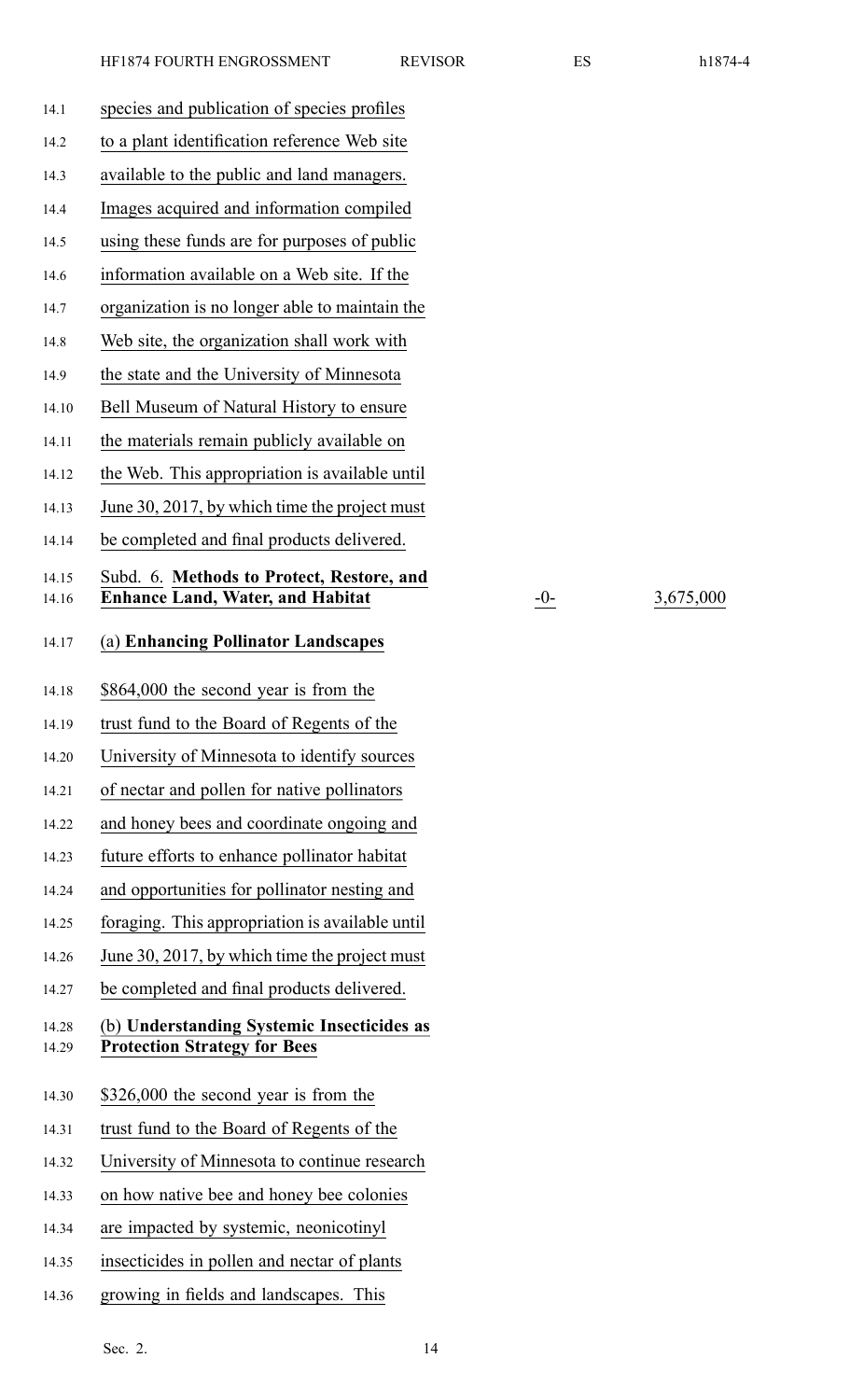- 15.1 appropriation is available until June 30,
- 15.2 2017, by which time the project must be
- 15.3 completed and final products delivered.

### 15.4 (c) **Prairie Sustainability Through Seed** 15.5 **Storage, Beneficial Microbes, and Adaptation**

- 15.6 \$600,000 the second year is from the
- 15.7 trust fund to the Board of Regents of the
- 15.8 University of Minnesota to collect and
- 15.9 preserve germplasm of plants throughout
- 15.10 Minnesota's prairie region, study the
- 15.11 microbial effects that promote plant health,
- 15.12 analyze local adaptation, and evaluate the
- 15.13 adaptive capacity of prairie plant populations.
- 15.14 This appropriation is available until June
- 15.15 30, 2017, by which time the project must be
- 15.16 completed and final products delivered.

# 15.17 (d) **Northeast Minnesota White Cedar** 15.18 **Restoration – Phase 2**

- 15.19 \$335,000 the second year is from the trust
- 15.20 fund to the Board of Water and Soil Resources
- 15.21 to continue an assessment of the decline of
- 15.22 northern white cedar plant communities in
- 15.23 northeast Minnesota, demonstrate restoration
- 15.24 techniques, and provide cedar restoration
- 15.25 training to local units of government. This
- 15.26 appropriation is available until June 30,
- 15.27 2017, by which time the project must be
- 15.28 completed and final products delivered.
- 15.29 (e) **Southeast Minnesota Watershed Protection** 15.30 **Plan**
- 15.31 \$200,000 the second year is from the
- 15.32 trust fund to the commissioner of natural
- 15.33 resources for an agreemen<sup>t</sup> with The Nature
- 15.34 Conservancy to provide <sup>a</sup> framework and
- 15.35 plans for the protection and stewardship of
- 15.36 unimpaired waters in southeast Minnesota.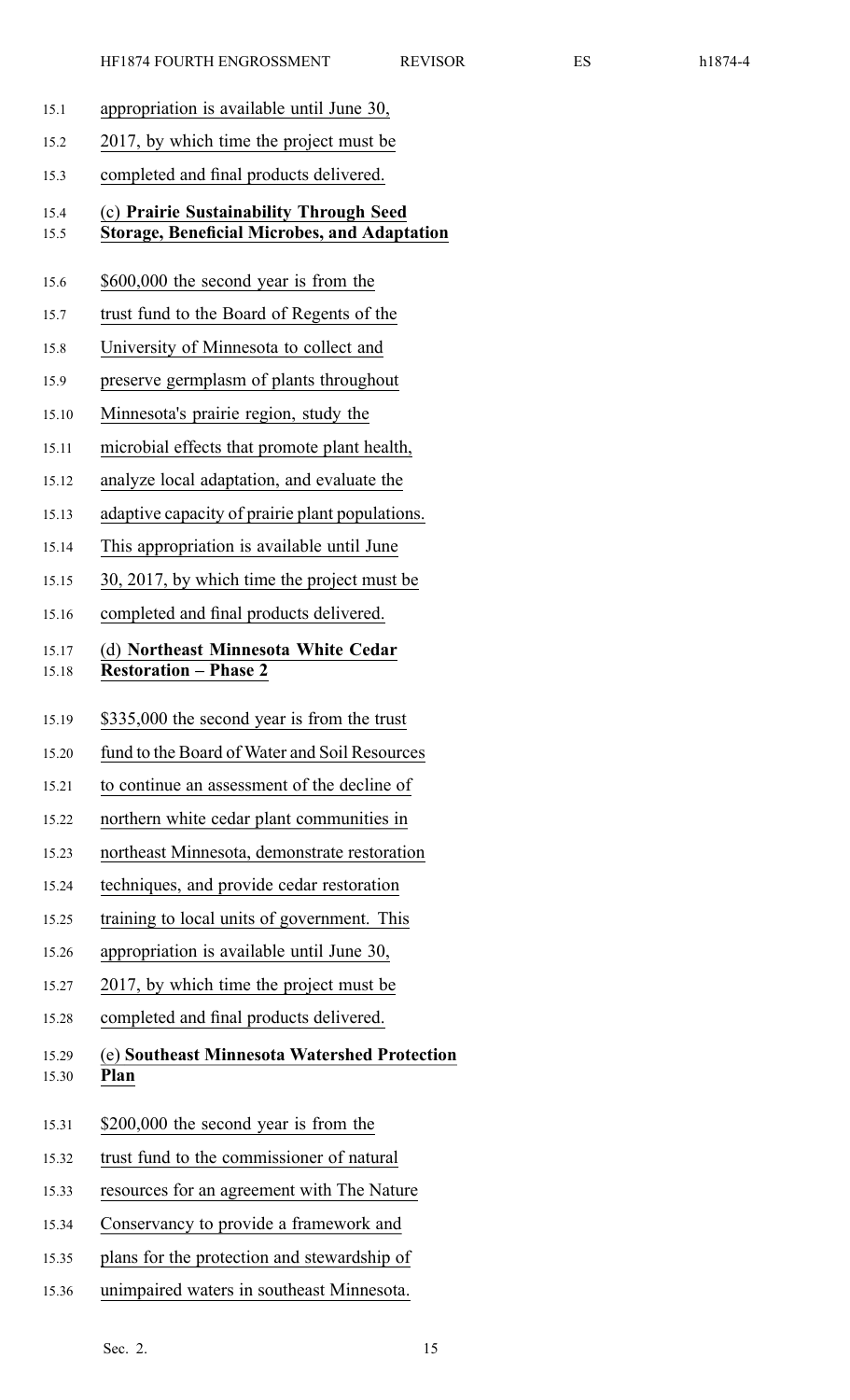| 16.1           | The result will be a template for watershed                                         |
|----------------|-------------------------------------------------------------------------------------|
| 16.2           | protection in Minnesota. This appropriation                                         |
| 16.3           | is available until June 30, 2017, by which                                          |
| 16.4           | time the project must be completed and final                                        |
| 16.5           | products delivered.                                                                 |
| 16.6<br>16.7   | (f) Upland and Shoreline Restoration in<br><b>Greater Metropolitan Area</b>         |
| 16.8           | \$300,000 the second year is from the                                               |
| 16.9           | trust fund to the commissioner of natural                                           |
| 16.10          | resources for an agreement with Great River                                         |
| 16.11          | Greening to restore and enhance upland,                                             |
| 16.12          | shoreline, and approximately 150 acres of                                           |
| 16.13          | forests, woodlands, savanna, and prairie and                                        |
| 16.14          | to provide related educational opportunities                                        |
| 16.15          | for volunteers in the greater metropolitan                                          |
| 16.16          | area. A list of proposed restorations and                                           |
| 16.17          | enhancements must be provided as part of                                            |
| 16.18          | the required work plan. This appropriation                                          |
| 16.19          | is available until June 30, 2017, by which                                          |
| 16.20          | time the project must be completed and final                                        |
| 16.21          | products delivered.                                                                 |
| 16.22<br>16.23 | (g) Prairie, Forest, and Savanna Restoration in<br><b>Greater Metropolitan Area</b> |
| 16.24          | \$200,000 the second year is from the trust                                         |
| 16.25          | fund to the commissioner of natural resources                                       |
| 16.26          | for an agreement with Friends of the                                                |
| 16.27          | Mississippi River to restore approximately                                          |
| 16.28          | 150 acres of prairie, forests, and oak savanna                                      |
| 16.29          | in the greater metropolitan area. A list of                                         |
| 16.30          | proposed restorations and enhancements                                              |
| 16.31          | must be provided as part of the required work                                       |
| 16.32          | plan. This appropriation is available until                                         |
| 16.33          | June 30, 2017, by which time the project must                                       |
| 16.34          | be completed and final products delivered.                                          |
| 16.35<br>16.36 | (h) Nutrient Capture through Water<br><b>Management and Biomass Harvesting</b>      |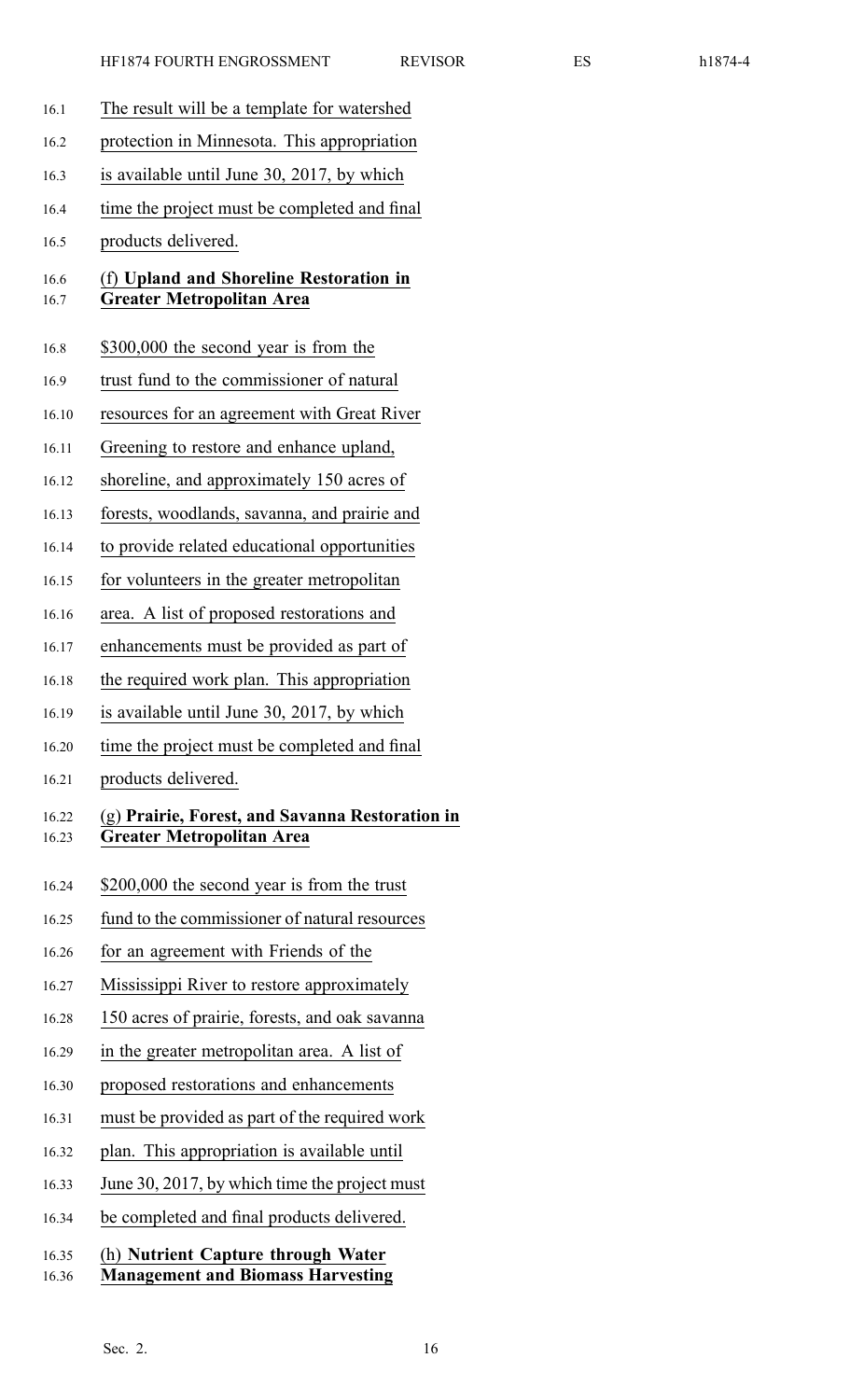- 17.1 \$300,000 the second year is from the trust
- 17.2 fund to the commissioner of natural resources
- 17.3 for an agreemen<sup>t</sup> with the Red River Basin
- 17.4 Commission to evaluate the potential capture
- 17.5 of excess nutrients using cattails grown and
- 17.6 harvested within shallow flood reservoirs
- 17.7 for bioenergy use. This appropriation is
- 17.8 available until June 30, 2017, by which time
- 17.9 the project must be completed and final
- 17.10 products delivered.

### 17.11 (i) **Cattail Management for Wetland Wildlife** 17.12 **and Bioenergy Potential**

- 17.13 \$74,000 the second year is from the trust fund
- 17.14 to the Board of Regents of the University of
- 17.15 Minnesota for the Northwest Research and
- 17.16 Outreach Center in Crookston to evaluate
- 17.17 different managemen<sup>t</sup> techniques for cattail
- 17.18 control and related wildlife impacts in
- 17.19 northwest Minnesota and to assess the use of
- 17.20 cattails as <sup>a</sup> biofuel feedstock.

### 17.21 (j) **Dredged Sediment for Forest Restoration on** 17.22 **Unproductive Minelands**

- 17.23 \$300,000 the second year is from the
- 17.24 trust fund to the Board of Regents of the
- 17.25 University of Minnesota–Duluth for the
- 17.26 Natural Resources Research Institute to
- 17.27 restore up to 136 acres of unproductive mine
- 17.28 stockpile while improving the treatment
- 17.29 of municipal sewage and biosolids near
- 17.30 Virginia using clean Erie Pier dredged
- 17.31 sediment and managed forestry techniques.
- 17.32 This appropriation is available until June
- 17.33 30, 2018, by which time the project must be
- 17.34 completed and final products delivered.
- 17.35 (k) **Expansion of Greenhouse Production**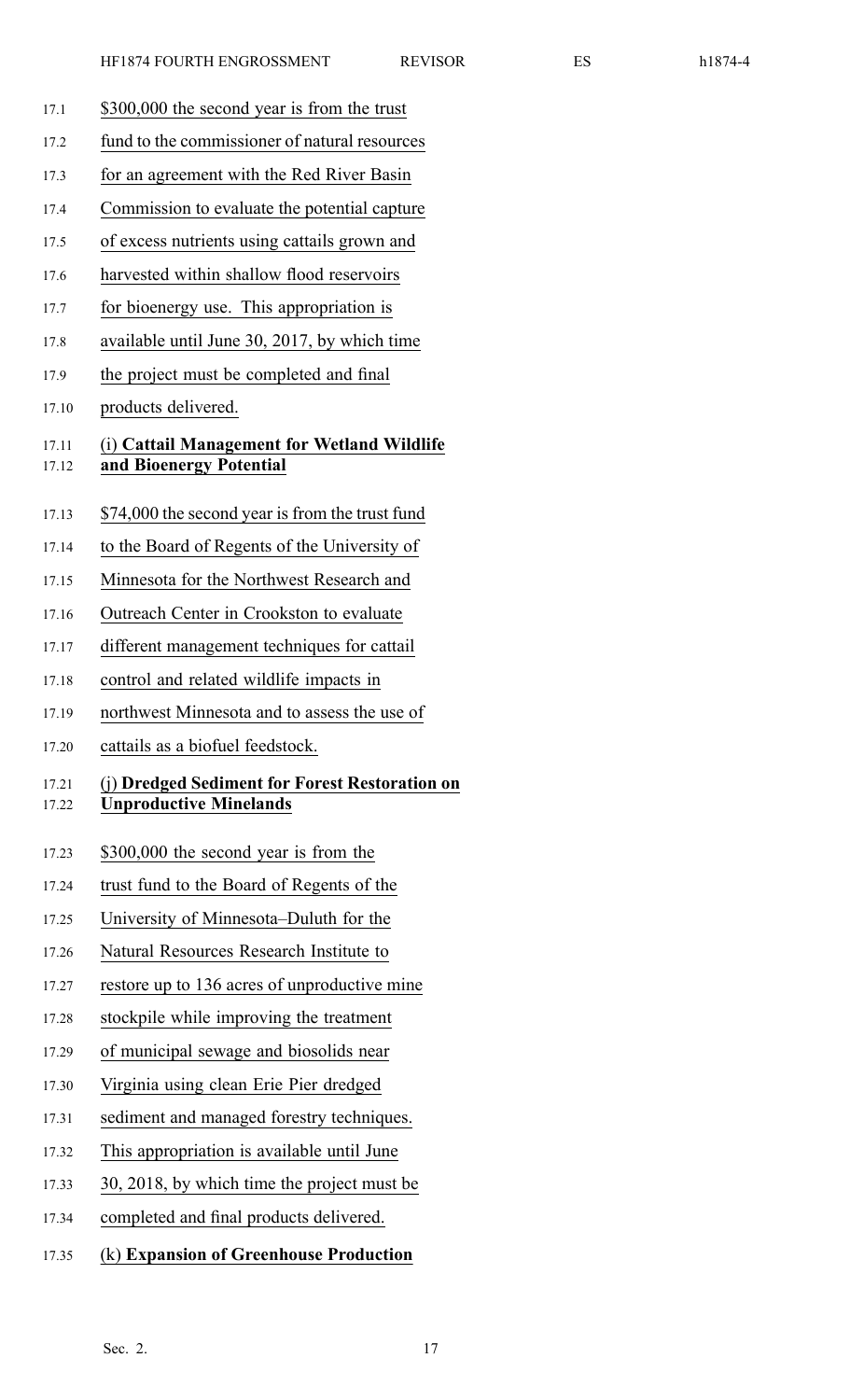| 18.1                    | $$176,000$ the second year is from the                                                                     |
|-------------------------|------------------------------------------------------------------------------------------------------------|
| 18.2                    | trust fund to the commissioner of natural                                                                  |
| 18.3                    | resources for an agreement with the city                                                                   |
| 18.4                    | of Silver Bay to expand and enhance a                                                                      |
| 18.5                    | city-owned greenhouse facility to increase                                                                 |
| 18.6                    | system production for locally grown food on                                                                |
| 18.7                    | a year-round basis and reduce water usage.                                                                 |
| 18.8<br>18.9            | Subd. 7. Land Acquisition, Habitat, and<br><b>Recreation</b>                                               |
| 18.10<br>18.11<br>18.12 | (a) Scientific and Natural Area Acquisition,<br><b>Restoration, Improvement, and Citizen</b><br>Engagement |
| 18.13                   | $$2,540,000$ the second year is from the                                                                   |
| 18.14                   | trust fund to the commissioner of natural                                                                  |
| 18.15                   | resources to acquire lands with high-quality                                                               |
| 18.16                   | native plant communities and rare features to                                                              |
| 18.17                   | be established as scientific and natural areas                                                             |
| 18.18                   | as provided in Minnesota Statutes, section                                                                 |
| 18.19                   | 86A.05, subdivision 5, restore and improve                                                                 |
| 18.20                   | parts of scientific and natural areas, and                                                                 |
| 18.21                   | provide technical assistance and outreach. A                                                               |
| 18.22                   | list of proposed acquisitions must be provided                                                             |
| 18.23                   | as part of the required work program. Land                                                                 |
| 18.24                   | acquired with this appropriation must                                                                      |
| 18.25                   | be sufficiently improved to meet at least                                                                  |
| 18.26                   | minimum management standards, as                                                                           |
| 18.27                   | determined by the commissioner of natural                                                                  |
| 18.28                   | resources. This appropriation is available                                                                 |
| 18.29                   | until June 30, 2017, by which time the                                                                     |
| 18.30                   | project must be completed and final products                                                               |
| 18.31                   | delivered.                                                                                                 |
| 18.32<br>18.33          | (b) Metropolitan Regional Park System<br><b>Acquisition</b>                                                |
| 18.34                   | $$1,500,000$ the second year is from the                                                                   |
| 18.35                   | trust fund to the Metropolitan Council for                                                                 |

10<sup>-</sup> 6,923,000

<sup>18.36</sup> grants for the acquisition of lands within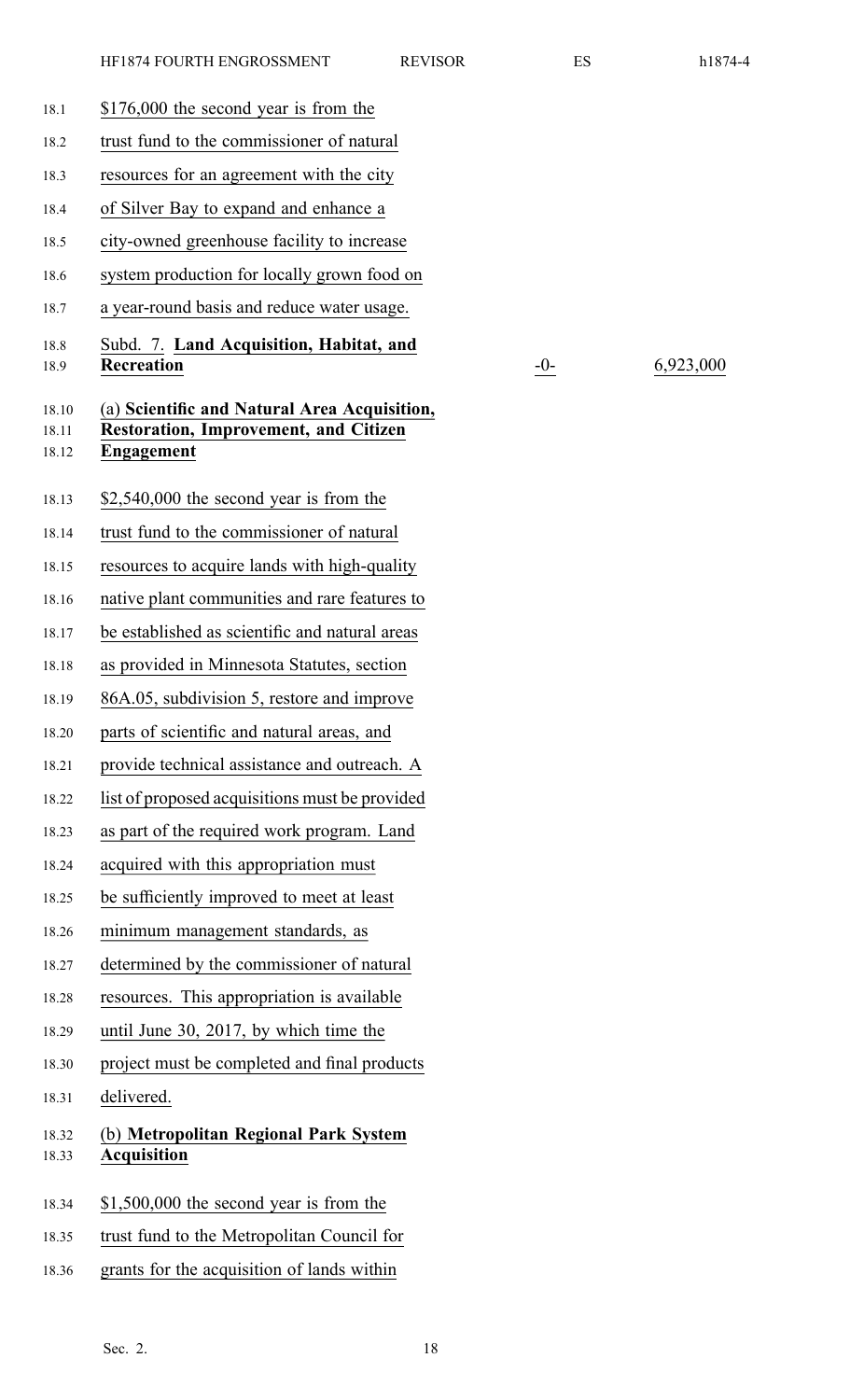|--|--|--|

| 19.1           | the approved park unit boundaries of the                |
|----------------|---------------------------------------------------------|
| 19.2           | metropolitan regional park system. This                 |
| 19.3           | appropriation may not be used for the                   |
| 19.4           | purchase of habitable residential structures.           |
| 19.5           | A list of proposed fee title and easement               |
| 19.6           | acquisitions must be provided as part of the            |
| 19.7           | required work program. This appropriation               |
| 19.8           | must be matched by at least 40 percent of               |
| 19.9           | nonstate money that must be committed by                |
| 19.10          | December 31, 2014, or the appropriation                 |
| 19.11          | cancels. This appropriation is available until          |
| 19.12          | June 30, 2017, by which time the project must           |
| 19.13          | be completed and final products delivered.              |
| 19.14<br>19.15 | (c) Mesabi Trail Development – Soudan to Ely<br>Segment |
| 19.16          | $$1,000,000$ the second year is from the                |
| 19.17          | trust fund to the commissioner of natural               |
| 19.18          | resources for an agreement with St. Louis               |
| 19.19          | and Lake Counties Regional Rail Authority               |
| 19.20          | for the right-of-way acquisition, design,               |
| 19.21          | and construction of segments of the Mesabi              |
| 19.22          | Trail totaling approximately 11 miles east              |
| 19.23          | of Soudan towards Ely. This appropriation               |
| 19.24          | is available until June 30, 2017, by which              |
| 19.25          | time the project must be completed and final            |
| 19.26          | products delivered.                                     |
| 19.27          | (d) Shoreland Acquisition on St. Croix River            |
| 19.28          | $$1,250,000$ the second year is from the trust          |
| 19.29          | fund to the commissioner of natural resources           |
| 19.30          | for an agreement with Washington County to              |
| 19.31          | purchase 15 acres, encompassing 3,500 feet              |
| 19.32          | of St. Croix shoreland paralleling Brown's              |
| 19.33          | Creek State Trail in the city of Stillwater. The        |
| 19.34          | county will transfer the parcel to the city of          |
| 19.35          | Stillwater. This appropriation is contingent            |
|                |                                                         |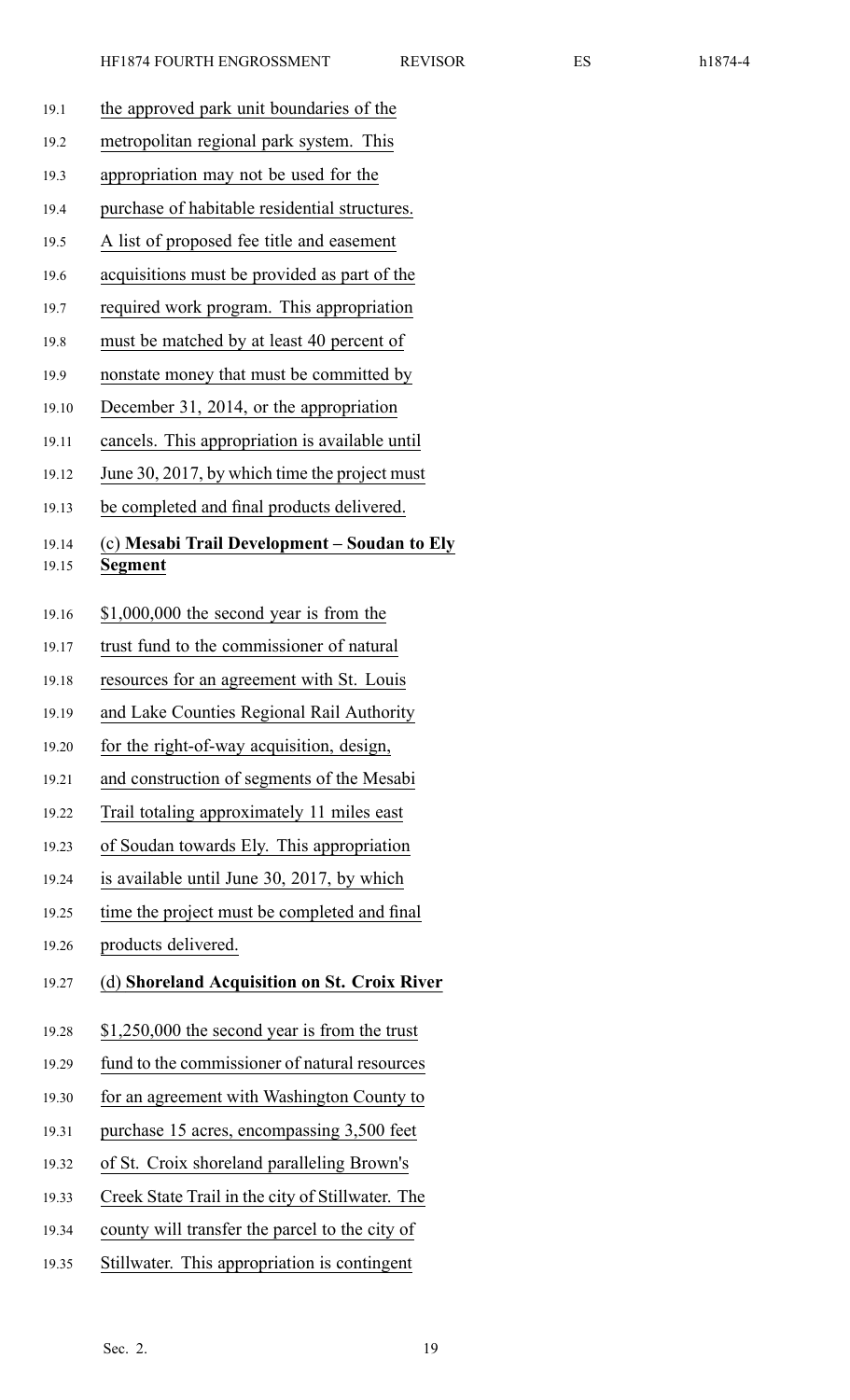- 20.1 on the expenditure of at least \$2,500,000 of 20.2 nonstate match. 20.3 (e) **Martin County Park and Natural Area** 20.4 **Acquisition** 20.5 \$435,000 the second year is from the 20.6 trust fund to the commissioner of natural 20.7 resources for an agreemen<sup>t</sup> with the Fox 20.8 Lake Conservation League, Inc. and Martin 20.9 County to acquire approximately 40 acres 20.10 in Martin County, including <sup>a</sup> ten-acre 20.11 prairie remnant to be owned and managed 20.12 by Martin County as par<sup>t</sup> of its park system. 20.13 A vegetation managemen<sup>t</sup> plan must be 20.14 developed and implemented and public 20.15 access must be provided to the native prairie 20.16 remnant. This appropriation is available until 20.17 June 30, 2017, by which time the project must 20.18 be completed and final products delivered. 20.19 (f) **Minnesota River Water Trailhead and** 20.20 **Landing in Morton** 20.21 \$198,000 the second year is from the 20.22 trust fund to the commissioner of natural 20.23 resources for an agreemen<sup>t</sup> with the city 20.24 of Morton to transform <sup>a</sup> municipal parcel 20.25 from <sup>a</sup> compos<sup>t</sup> site into <sup>a</sup> Minnesota River 20.26 water trailhead and landing and to design and 20.27 build interpretative trails around the landing 20.28 complex. This appropriation is available until 20.29 June 30, 2017, by which time the project must 20.30 be completed and final products delivered. 20.31 Subd. 8. **Air Quality, Climate Change, and** 20.32 **Renewable Energy** -0- 3,360,000 20.33 (a) **Solar Cell Materials from Sulfur and** 20.34 **Common Metals** 20.35 \$494,000 the second year is from the
- 20.36 trust fund to the Board of Regents of the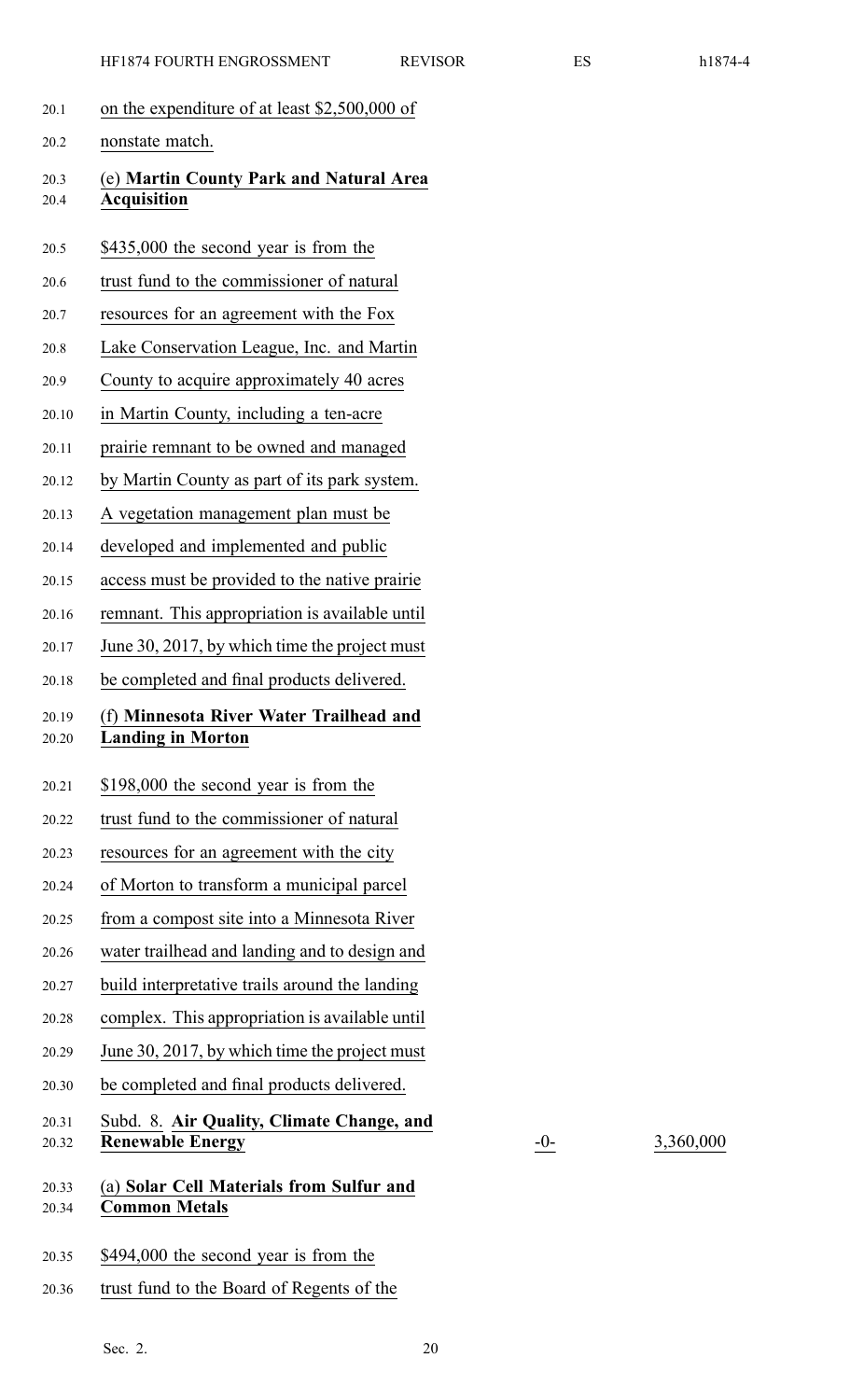- 21.1 University of Minnesota to develop solar cell 21.2 materials using nontoxic and common metals 21.3 combined with sulfur. This appropriation 21.4 is subject to Minnesota Statutes, section 21.5 116P.10. This appropriation is available until 21.6 June 30, 2017, by which time the project must 21.7 be completed and final products delivered. 21.8 (b) **Innovative Groundwater-Enhanced** 21.9 **Geothermal Heat Pump Study** 21.10 \$196,000 the second year is from the 21.11 trust fund to the Board of Regents of the 21.12 University of Minnesota to analyze and 21.13 validate <sup>a</sup> new geothermal pump method and 21.14 technology that will reduce heat pump costs 21.15 and improve performance and predictability. 21.16 This appropriation is subject to Minnesota 21.17 Statutes, section 116P.10. 21.18 (c) **Demonstrating Innovative Technologies to** 21.19 **Fully Utilize Wastewater Resources** 21.20 \$1,000,000 the second year is from the 21.21 trust fund to the Board of Regents of the 21.22 University of Minnesota to demonstrate 21.23 innovative technologies to utilize and 21.24 treat wastewater streams for conversion 21.25 of treatment by-products to biofuels. This 21.26 appropriation is subject to Minnesota 21.27 Statutes, section 116P.10. This appropriation
	-
	- 21.28 is available until June 30, 2017, by which
	- 21.29 time the project must be completed and final
	- 21.30 products delivered.

# 21.31 (d) **Transitioning Minnesota Farms to Local** 21.32 **Energy**

- 21.33 \$500,000 the second year is from the trust
- 21.34 fund to the Board of Regents of the University
- 21.35 of Minnesota for the West Central Research
- 21.36 and Outreach Center in Morris to develop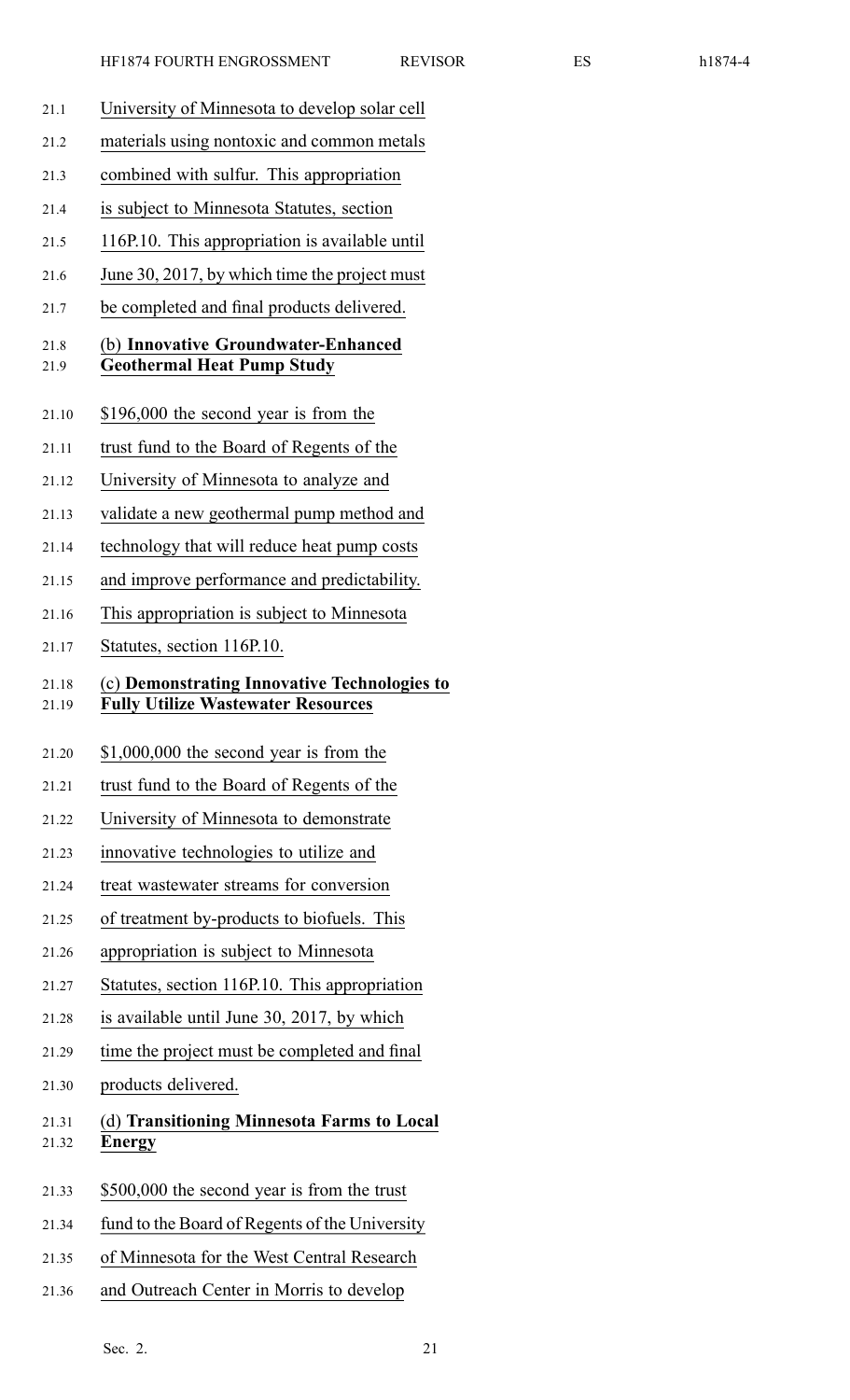| 22.1           | clean energy strategies for Minnesota farms                                               |
|----------------|-------------------------------------------------------------------------------------------|
| 22.2           | in order to reduce fossil fuel energy use                                                 |
| 22.3           | and increase local energy production. Any                                                 |
| 22.4           | installation of infrastructure or improvements                                            |
| 22.5           | must be at the University of Minnesota West                                               |
| 22.6           | Central Research and Outreach Center. This                                                |
| 22.7           | appropriation is available until June 30,                                                 |
| 22.8           | 2017, by which time the project must be                                                   |
| 22.9           | completed and final products delivered.                                                   |
| 22.10<br>22.11 | (e) Life Cycle Energy of Renewably Produced<br><b>Nitrogen Fertilizers</b>                |
| 22.12          | \$250,000 the second year is from the trust                                               |
| 22.13          | fund to the Board of Regents of the University                                            |
| 22.14          | of Minnesota for the West Central Research                                                |
| 22.15          | and Outreach Center in Morris to calculate                                                |
| 22.16          | fossil fuel energy savings and greenhouse                                                 |
| 22.17          | gas reductions resulting from the use of local                                            |
| 22.18          | renewable energy technologies, including                                                  |
| 22.19          | biomass gasification, anaerobic digestion,                                                |
| 22.20          | and hydroelectricity to produce fertilizer.                                               |
| 22.21          | This appropriation is available until June                                                |
| 22.22          | 30, 2017, by which time the project must be                                               |
| 22.23          | completed and final products delivered.                                                   |
| 22.24<br>22.25 | (f) Clean Water and Renewable Energy from<br><b>Beet Processing Wastewater and Manure</b> |
| 22.26          | \$400,000 the second year is from the                                                     |
| 22.27          | trust fund to the Board of Regents of the                                                 |
| 22.28          | University of Minnesota for the Southern                                                  |
| 22.29          | Research and Outreach Center in Waseca to                                                 |
| 22.30          | research the cofermentation of sugar beet                                                 |
| 22.31          | processing wastewater and swine manure                                                    |
| 22.32          | for hydrogen and methane production and                                                   |
| 22.33          | to install and evaluate a pilot-scale system.                                             |
| 22.34          | This appropriation is subject to Minnesota                                                |
| 22.35          | Statutes, section 116P.10. This appropriation                                             |
| 22.36          | is available until June 30, 2017, by which                                                |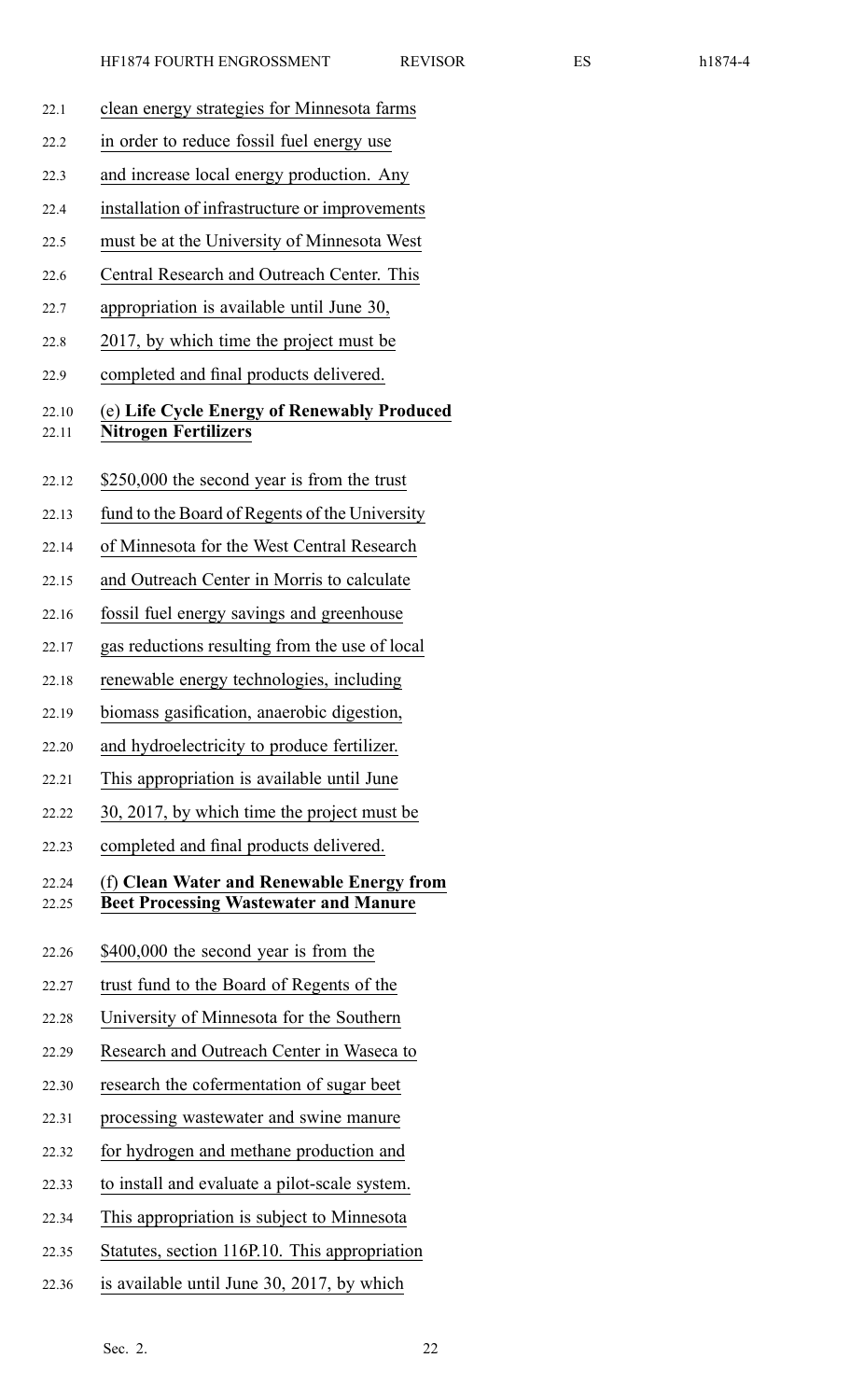- 23.1 time the project must be completed and final
- 23.2 products delivered.
- 23.3 (g) **Next Generation Large-Scale Septic Tank** 23.4 **Systems**
- 23.5 \$258,000 the second year is from the
- 23.6 trust fund to the Board of Regents of the
- 23.7 University of Minnesota to develop <sup>a</sup>
- 23.8 dual utility large-scale septic tank system
- 23.9 designed for nutrient recuperation, bioenergy
- 23.10 generation, and environmental protection
- 23.11 using <sup>a</sup> bio-electrochemical system. This
- 23.12 appropriation is subject to Minnesota
- 23.13 Statutes, section 116P.10. This appropriation
- 23.14 is available until June 30, 2017, by which
- 23.15 time the project must be completed and final
- 23.16 products delivered.

# 23.17 (h) **Solar Photovoltaic Installation at** 23.18 **Residential Environmental Learning Centers**

- 23.19 \$150,000 the second year is from the trust
- 23.20 fund to the commissioner of natural resources
- 23.21 for an agreemen<sup>t</sup> with Deep Portage Learning
- 23.22 Center to coordinate with Audubon Center of
- 23.23 the North Woods; Eagle Bluff Environmental
- 23.24 Learning Center; Laurentian Environmental
- 23.25 Learning Center; Long Lake Conservation
- 23.26 Center; and Wolf Ridge Environmental
- 23.27 Learning Center the installation of at least
- 23.28 five kilowatt institutional solar arrays
- 23.29 made in Minnesota at each of the six
- 23.30 residential environmental learning centers
- 23.31 as <sup>a</sup> teaching tool. Prior to the installation,
- 23.32 the proposed placement of the solar arrays
- 23.33 must be submitted to the Legislative-Citizen
- 23.34 Commission on Minnesota Resources office
- 23.35 to ensure the demonstration of the maximum
- 23.36 educational value.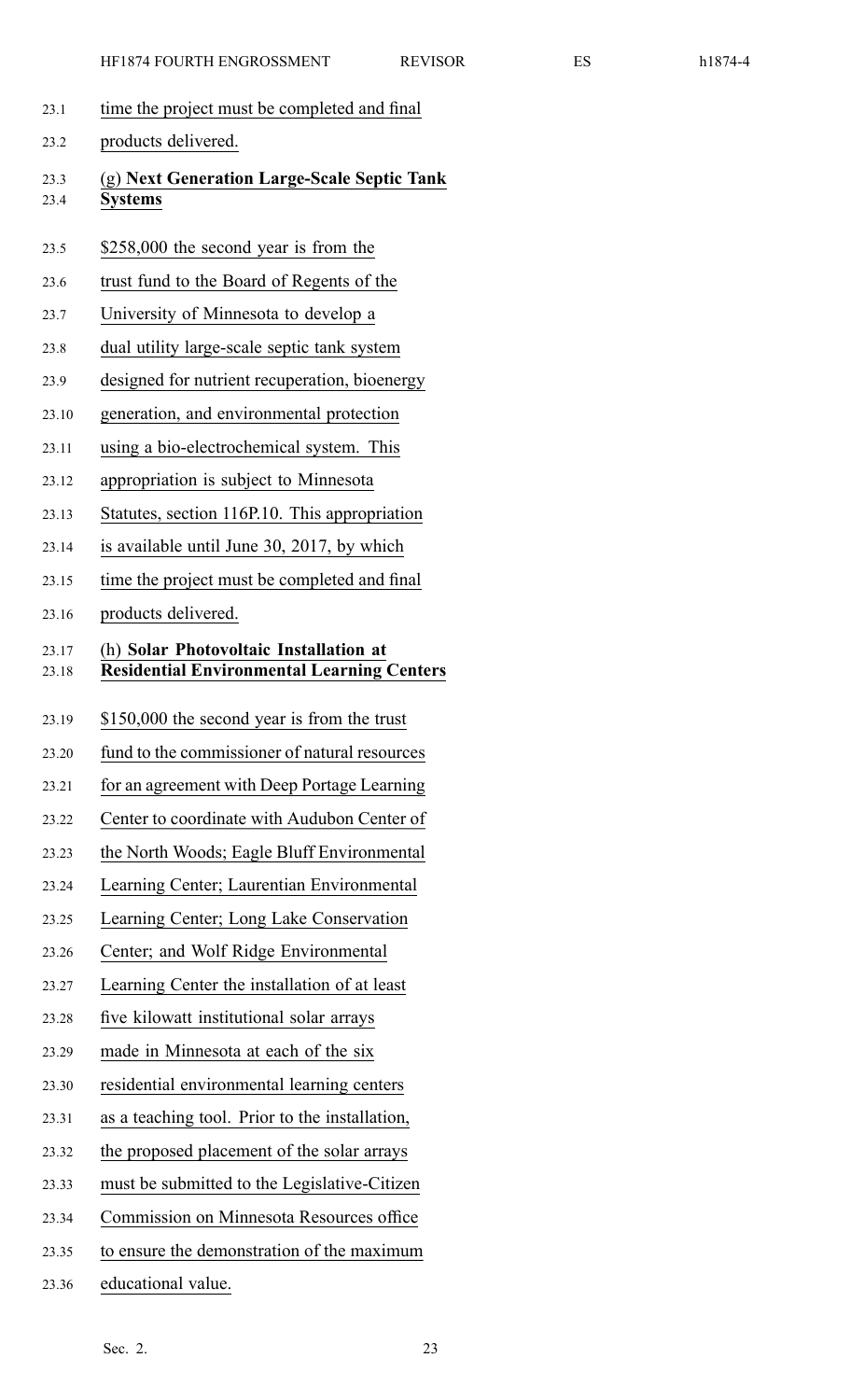| 24.1<br>24.2   | (i) Itasca Community College Woody Biomass<br><b>Utilization Project Design</b>        |      |           |
|----------------|----------------------------------------------------------------------------------------|------|-----------|
| 24.3           | \$112,000 the second year is from the trust                                            |      |           |
| 24.4           | fund to the commissioner of natural resources                                          |      |           |
| 24.5           | for an agreement with Itasca Community                                                 |      |           |
| 24.6           | College to develop a final design for                                                  |      |           |
| 24.7           | installation of a boiler heating system using                                          |      |           |
| 24.8           | woody biomass. Students at the college must                                            |      |           |
| 24.9           | be involved in the final design process.                                               |      |           |
| 24.10          | Subd. 9. Environmental Education                                                       | $-0$ | 3,681,000 |
| 24.11<br>24.12 | (a) Minnesota Conservation Apprenticeship<br><b>Academy</b>                            |      |           |
| 24.13          | \$392,000 the second year is from the                                                  |      |           |
| 24.14          | trust fund to the Board of Water and Soil                                              |      |           |
| 24.15          | Resources in cooperation with Conservation                                             |      |           |
| 24.16          | Corps Minnesota to continue a program                                                  |      |           |
| 24.17          | to train and mentor future conservation                                                |      |           |
| 24.18          | professionals by providing apprenticeship                                              |      |           |
| 24.19          | service opportunities with soil and water                                              |      |           |
| 24.20          | conservation districts. This appropriation                                             |      |           |
| 24.21          | is available until June 30, 2017, by which                                             |      |           |
| 24.22          | time the project must be completed and final                                           |      |           |
| 24.23          | products delivered.                                                                    |      |           |
| 24.24<br>24.25 | (b) Youth-led Sustainability Initiatives in 40<br><b>Greater Minnesota Communities</b> |      |           |
| 24.26          | \$350,000 the second year is from the                                                  |      |           |
| 24.27          | trust fund to the commissioner of natural                                              |      |           |
| 24.28          | resources for an agreement with Prairie                                                |      |           |
| 24.29          | Woods Environmental Learning Center in                                                 |      |           |
| 24.30          | cooperation with Laurentian Environmental                                              |      |           |
| 24.31          | Learning Center to complete over 100                                                   |      |           |
| 24.32          | youth-led sustainability action projects in 40                                         |      |           |
| 24.33          | communities in southwest, southeast, central                                           |      |           |
| 24.34          | and northeastern Minnesota.                                                            |      |           |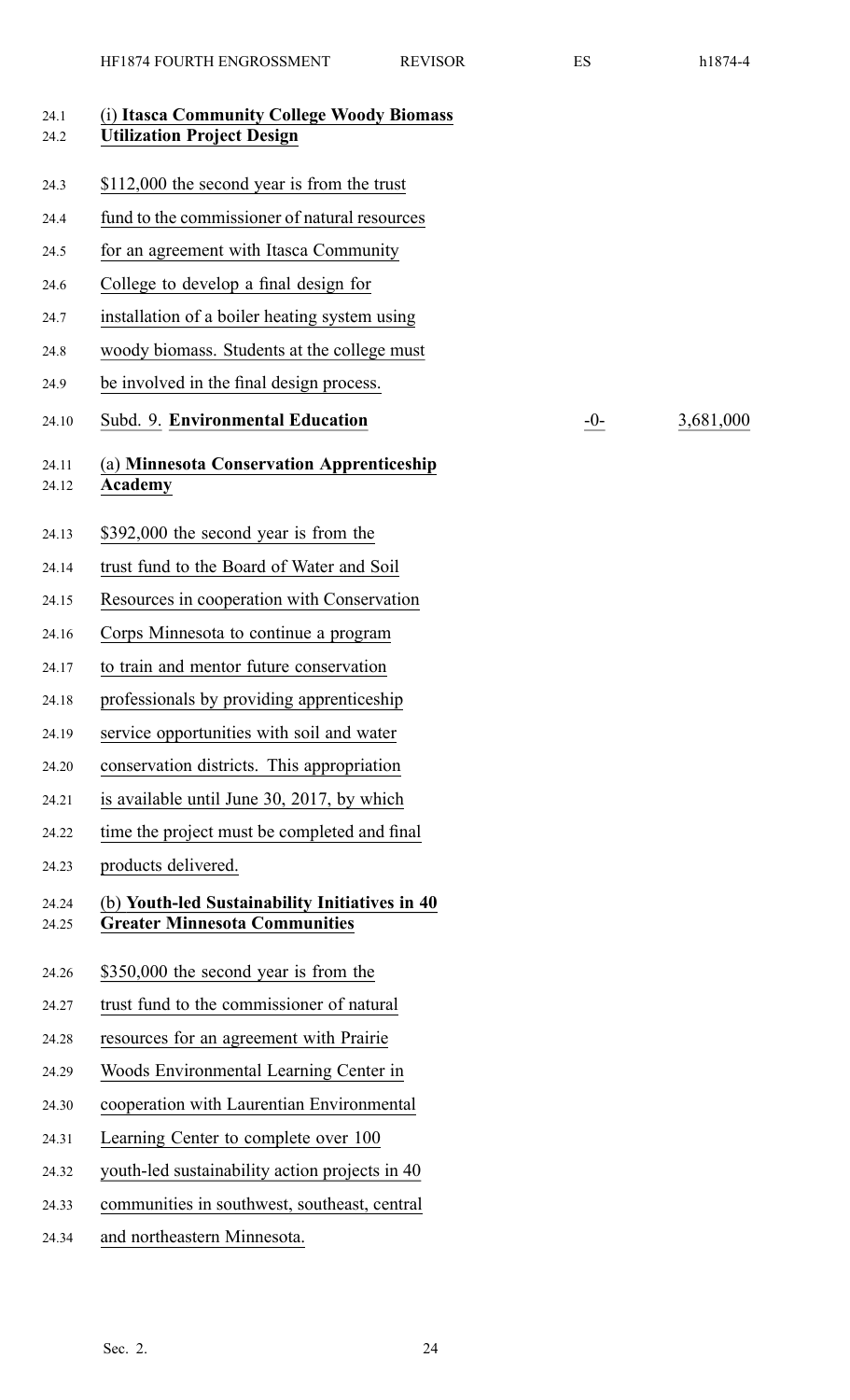| 25.1<br>25.2   | (c) Urban Environmental Education Engaging<br><b>Students in Local Resources</b> |
|----------------|----------------------------------------------------------------------------------|
| 25.3           | $$1,093,000$ the second year is from the trust                                   |
| 25.4           | fund to the commissioner of natural resources                                    |
| 25.5           | for an agreement with Wilderness Inquiry                                         |
| 25.6           | for a collaborative partnership, including the                                   |
| 25.7           | National Park Service, Minneapolis Public                                        |
| 25.8           | Schools, and St. Paul Public Schools, to                                         |
| 25.9           | establish a metrowide system providing                                           |
| 25.10          | place-based environmental education                                              |
| 25.11          | experiences using existing, but underutilized,                                   |
| 25.12          | outdoor environmental resources serving                                          |
| 25.13          | over 15,000 middle and high school students.                                     |
| 25.14          | This appropriation is available until June                                       |
| 25.15          | 30, 2017, by which time the project must be                                      |
| 25.16          | completed and final products delivered.                                          |
| 25.17<br>25.18 | (d) Diversifying Involvement in the Natural<br><b>Resources Community</b>        |
| 25.19          | \$416,000 the second year is from the                                            |
| 25.20          | trust fund to the commissioner of natural                                        |
| 25.21          | resources and \$84,000 is to the Board of                                        |
| 25.22          | Regents of the University of Minnesota to                                        |
| 25.23          | increase participation of under-represented                                      |
| 25.24          | communities in the natural resource                                              |
| 25.25          | professions and in outdoor recreation by                                         |
| 25.26          | means of targeted urban outreach and                                             |
| 25.27          | stronger linkages between Department of                                          |
| 25.28          | Natural Resources programs and academic                                          |
| 25.29          | offerings. This initiative must be coordinated                                   |
| 25.30          | with other environmental education                                               |
| 25.31          | appropriations in this subdivision. This                                         |
| 25.32          | appropriation is available until June 30,                                        |
| 25.33          | 2017, by which time the project must be                                          |
| 25.34          | completed and final products delivered.                                          |
| 25.35<br>25.36 | (e) Educating Minnesotans about Potential<br><b>Impacts of Changing Climate</b>  |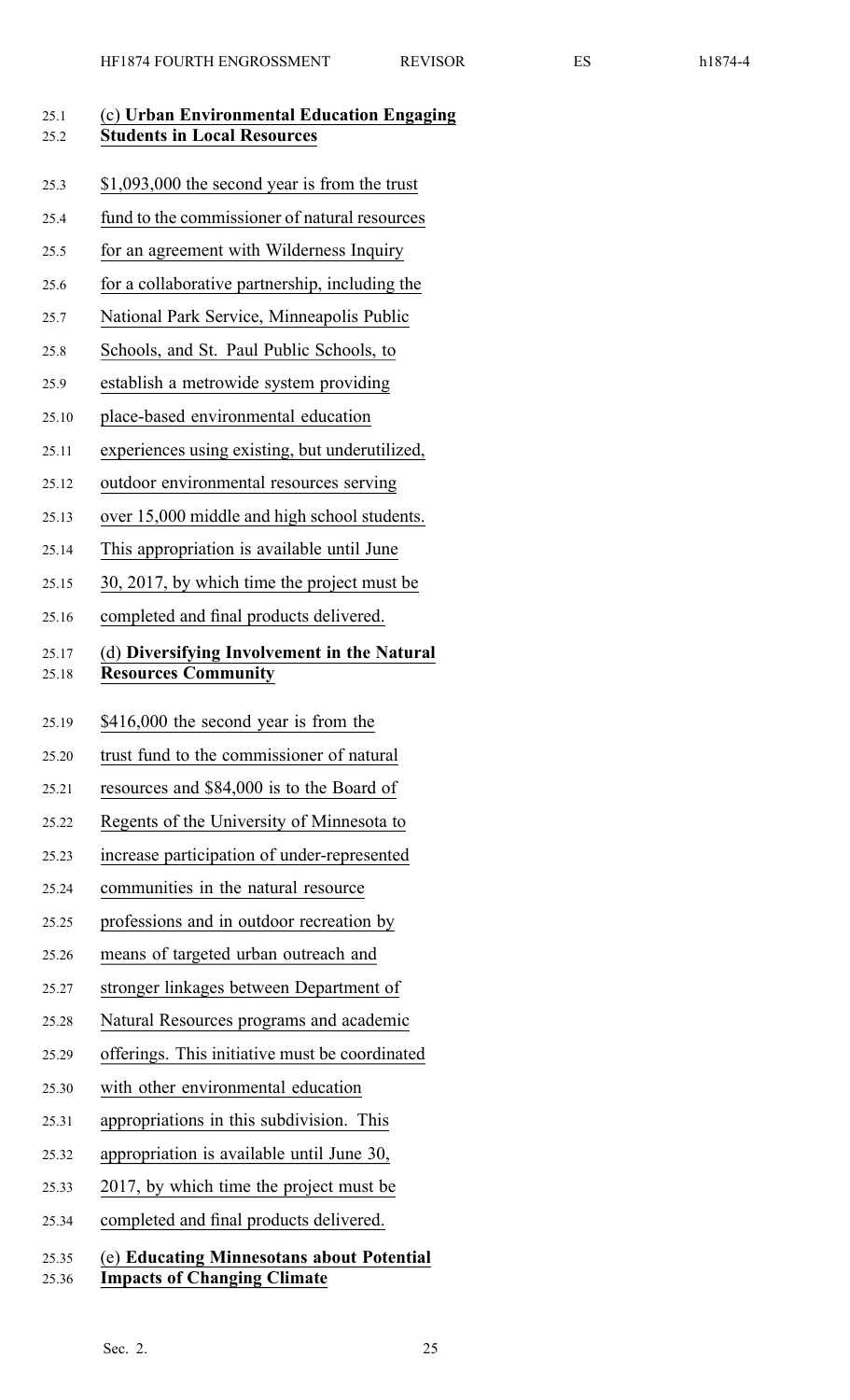26.1 \$325,000 the second year is from the trust 26.2 fund to the commissioner of natural resources 26.3 for an agreemen<sup>t</sup> with the Will Steger 26.4 Foundation to plan and conduct forums, 26.5 workshops, and trainings on Minnesota's 26.6 changing climate and the potential impacts 26.7 on ecosystems and natural resources. An 26.8 accompanying television program and 26.9 information spots must be produced for 26.10 broadcast and use at the forums. 26.11 (f) **Pollinator Education Center at the** 26.12 **Minnesota Landscape Arboretum** 26.13 \$615,000 the second year is from the 26.14 trust fund to the Board of Regents of the 26.15 University of Minnesota to develop exhibits 26.16 for an educational center that will offer 26.17 hands-on learning experience about the role 26.18 of pollinators and importance of pollinator 26.19 habitat. Exhibits must utilize and integrate 26.20 the best available science pertaining to 26.21 all pollinator types, particularly native 26.22 species. Approval of the work plan for 26.23 this appropriation is contingent upon the 26.24 organization addressing how it will increase 26.25 access to the center by youth at no or limited 26.26 cost. 26.27 (g) **Minnesota Pollinator Partnership** 26.28 \$100,000 the second year is from the trust 26.29 fund to the commissioner of natural resources 26.30 for an agreemen<sup>t</sup> with Pheasants Forever to 26.31 complete 40 community pollinator education 26.32 and habitat projects. This appropriation 26.33 must be coordinated with appropriations 26.34 provided by the outdoor heritage fund. This 26.35 appropriation is available until June 30,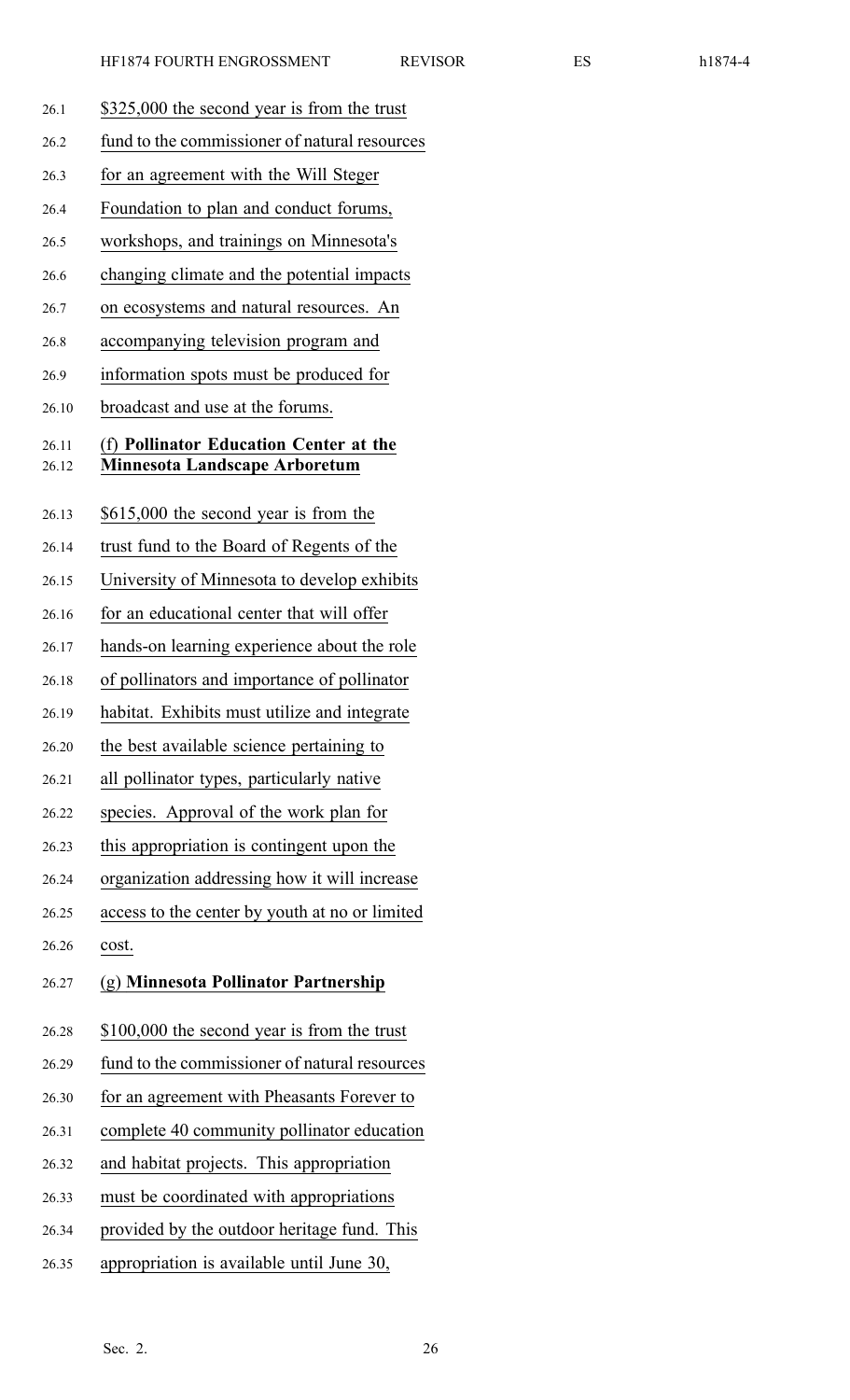- 27.1 2017, by which time the project must be
- 27.2 completed and final products delivered.

### 27.3 (h) **Raptor Center Integrating Online and** 27.4 **Outdoor Learning Environments**

- 27.5 \$186,000 the second year is from the
- 27.6 trust fund to the Board of Regents of the
- 27.7 University of Minnesota for the Raptor
- 27.8 Center to develop an environmental
- 27.9 education program on raptors for middle
- 27.10 schools that integrates outdoor experiences
- 27.11 with technology and scientific investigation.
- 27.12 (i) **Wolf Management Education**
- 27.13 \$120,000 the second year is from the trust
- 27.14 fund to the commissioner of natural resources
- 27.15 for an agreemen<sup>t</sup> with the International
- 27.16 Wolf Center for outreach to metro area
- 27.17 kindergarten through grade 12 classrooms
- 27.18 and nature centers to help children understand
- 27.19 wolf managemen<sup>t</sup> issues.

#### 27.20 Subd. 10. **Administration and Contract** 27.21 **Agreement Reimbursement** -0- 244,000

- 27.22 (a) **Contract Agreement Reimbursement**
- 27.23 \$135,000 the second year is from
- 27.24 the trust fund to the commissioner of
- 27.25 natural resources at the direction of
- 27.26 the Legislative-Citizen Commission on
- 27.27 Minnesota Resources for expenses incurred
- 27.28 for contract agreemen<sup>t</sup> reimbursement for
- 27.29 the agreements specified in this section. The
- 27.30 commissioner shall provide documentation
- 27.31 to the Legislative-Citizen Commission on
- 27.32 Minnesota Resources on the expenditure of
- 27.33 these funds.

# 27.34 (b) **Legislative Coordinating Commission** 27.35 **Legacy Web Site**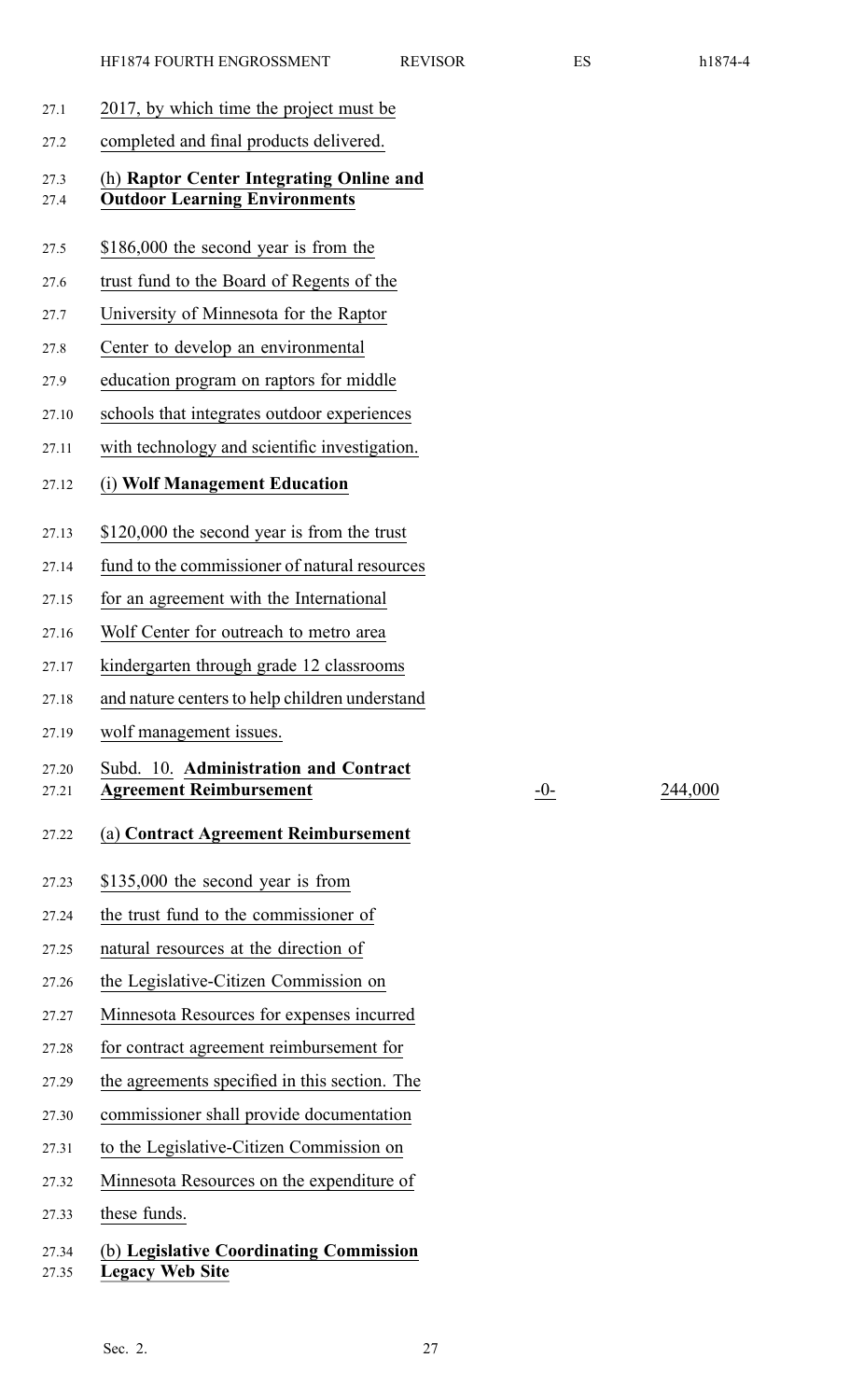| ı | Λ |
|---|---|
|---|---|

| 28.1         | \$9,000 the second year is from the trust fund                              |
|--------------|-----------------------------------------------------------------------------|
| 28.2         | to the Legislative Coordinating Commission                                  |
| 28.3         | for the Web site required in Minnesota                                      |
| 28.4         | Statutes, section 3.303, subdivision 10.                                    |
| 28.5<br>28.6 | (c) Legislative-Citizen Commission on<br><b>Minnesota Resources (LCCMR)</b> |
| 28.7         | \$100,000 the second year is from the                                       |
| 28.8         | trust fund to the LCCMR for upgrade                                         |
| 28.9         | and modernization of a project records                                      |
| 28.10        | management system.                                                          |
| 28.11        | Subd. 11. Availability of Appropriations                                    |
| 28.12        | Money appropriated in this section may                                      |
| 28.13        | not be spent on activities unless they are                                  |
| 28.14        | directly related to and necessary for a specific                            |
| 28.15        | appropriation and are specified in the work                                 |
| 28.16        | plan approved by the Legislative-Citizen                                    |
| 28.17        | Commission on Minnesota Resources.                                          |
| 28.18        | Money appropriated in this section must                                     |
| 28.19        | not be spent on indirect costs or other                                     |
| 28.20        | institutional overhead charges that are                                     |
| 28.21        | not directly related to and necessary for                                   |
| 28.22        | a specific appropriation. Costs that are                                    |
| 28.23        | directly related to and necessary for an                                    |
| 28.24        | appropriation, including financial services,                                |
| 28.25        | human resources, information services, rent,                                |
| 28.26        | and utilities, are eligible only if the costs                               |
| 28.27        | can be clearly justified and individually                                   |
| 28.28        | documented specific to the appropriation's                                  |
| 28.29        | purpose and would not be generated by                                       |
| 28.30        | the recipient but for the receipt of the                                    |
| 28.31        | appropriation. No broad allocations for costs                               |
| 28.32        | in either dollars or percentages are allowed.                               |
| 28.33        | Unless otherwise provided, the amounts in                                   |
| 28.34        | this section are available until June 30, 2016,                             |
| 28.35        | when projects must be completed and final                                   |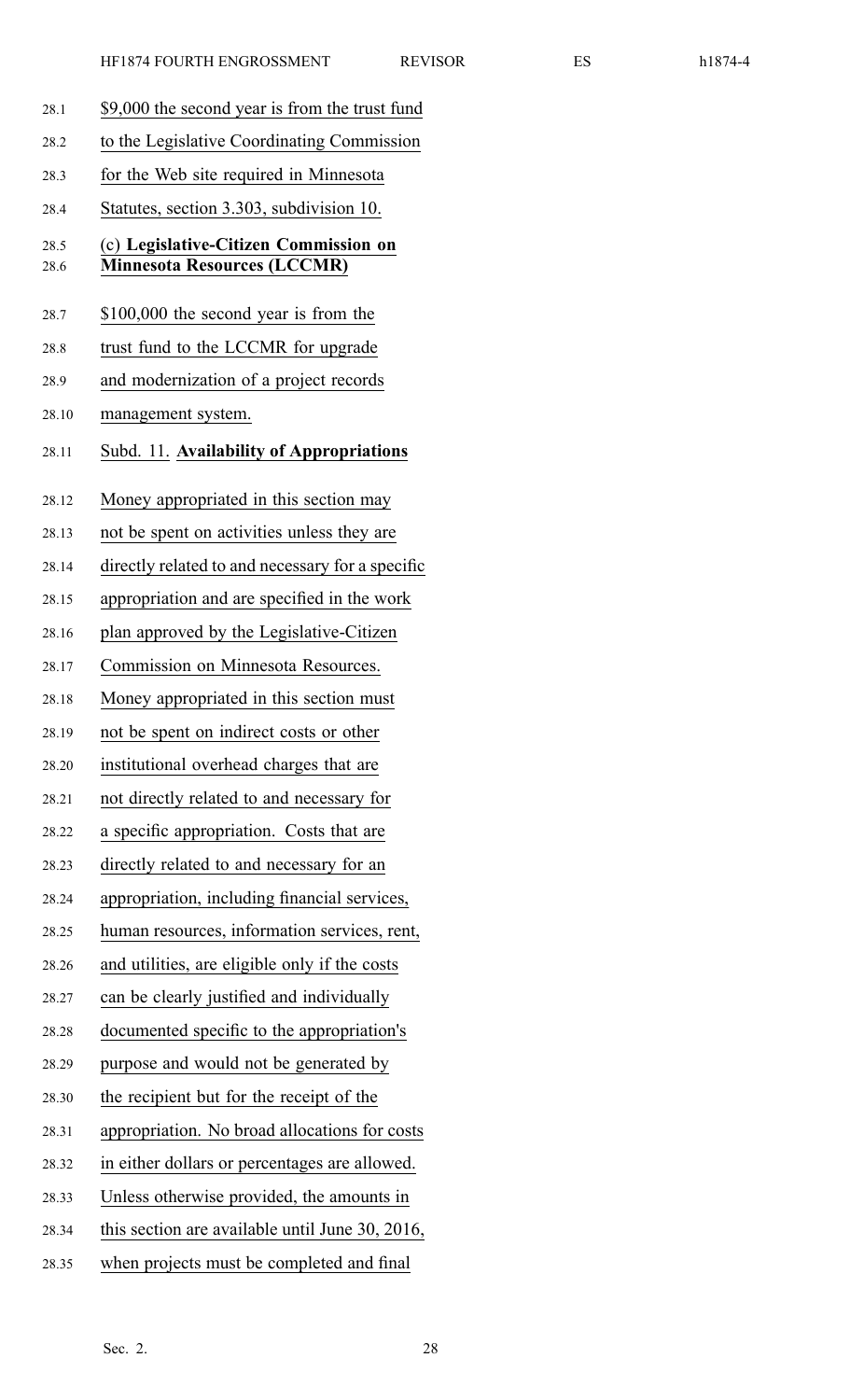| 29.1  | products delivered. For acquisition of real      |
|-------|--------------------------------------------------|
| 29.2  | property, the appropriations in this section     |
| 29.3  | are available for an additional fiscal year if a |
| 29.4  | binding contract for acquisition of the real     |
| 29.5  | property is entered into before the original     |
| 29.6  | expiration date of the appropriation. If a       |
| 29.7  | project receives a federal grant, the time       |
| 29.8  | period of the appropriation is extended to       |
| 29.9  | equal the federal grant period.                  |
| 29.10 | Subd. 12. Data Availability Requirements         |
| 29.11 | Data collected by the projects funded under      |
| 29.12 | this section must conform to guidelines          |
| 29.13 | and standards adopted by MN.IT Services.         |
| 29.14 | Spatial data also must conform to additional     |
| 29.15 | guidelines and standards designed to support     |
| 29.16 | data coordination and distribution that have     |
| 29.17 | been published by the Minnesota Geospatial       |
| 29.18 | Information Office. Descriptions of spatial      |
| 29.19 | data must be prepared as specified in            |
| 29.20 | the state's geographic metadata guideline        |
| 29.21 | and must be submitted to the Minnesota           |
| 29.22 | Geospatial Information Office. All data must     |
| 29.23 | be accessible and free to the public unless      |
| 29.24 | made private under the Data Practices Act,       |
| 29.25 | Minnesota Statutes, chapter 13. To the extent    |
| 29.26 | practicable, summary data and results of         |
| 29.27 | projects funded under this section should        |
| 29.28 | be readily accessible on the Internet and        |
| 29.29 | identified as having received funding from       |
| 29.30 | the environment and natural resources trust      |
| 29.31 | fund.                                            |
| 29.32 | Subd. 13. Project Requirements                   |
| 29.33 | (a) As a condition of accepting an               |
| 29.34 | appropriation under this section, any agency     |
| 29.35 | or entity receiving an appropriation or a        |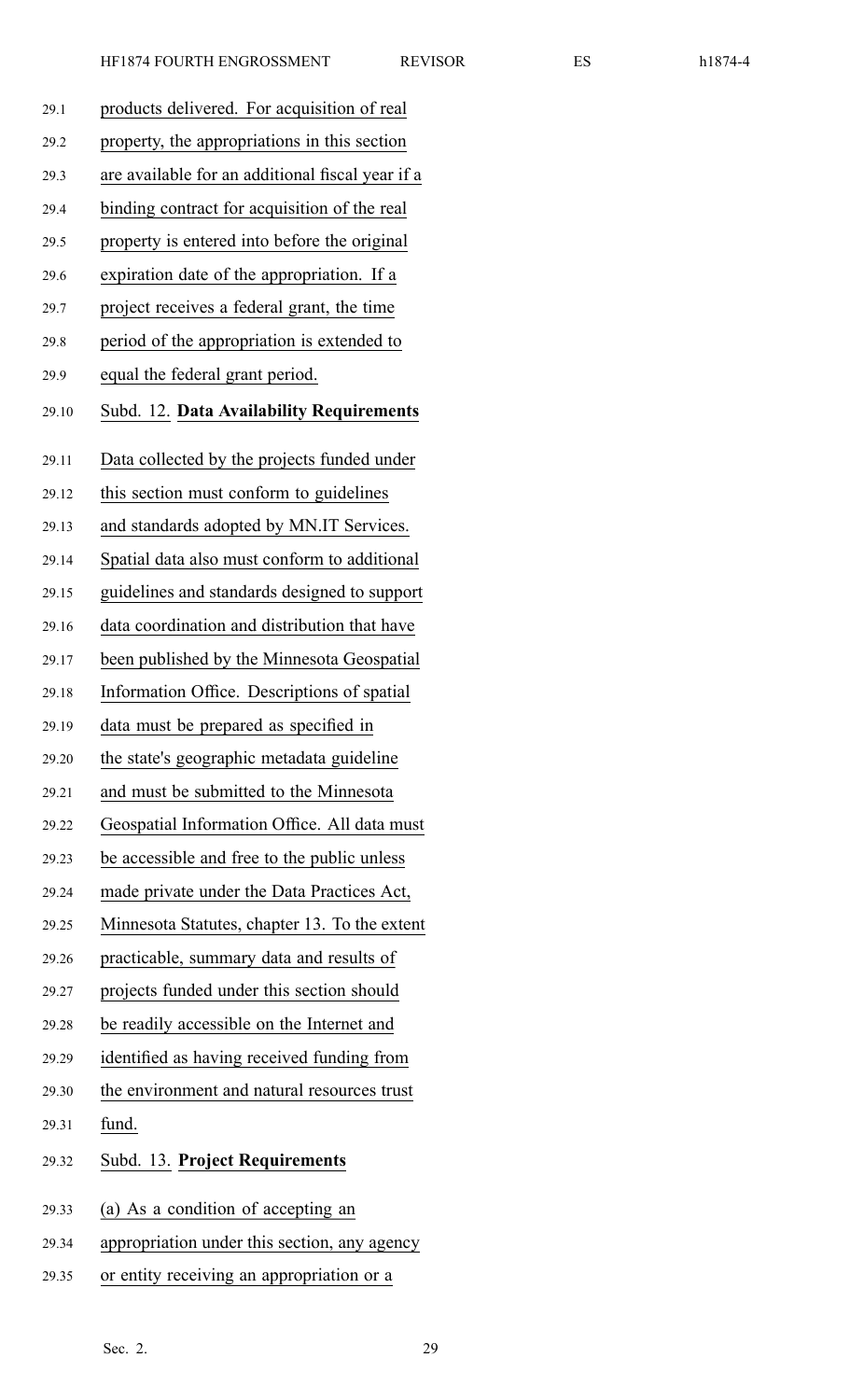| 30.1  | party to an agreement from an appropriation    |
|-------|------------------------------------------------|
| 30.2  | must comply with paragraphs $(b)$ to $(k)$     |
| 30.3  | and Minnesota Statutes, chapter 116P, and      |
| 30.4  | must submit a work plan and semiannual         |
| 30.5  | progress reports in the form determined        |
| 30.6  | by the Legislative-Citizen Commission on       |
| 30.7  | Minnesota Resources for any project funded     |
| 30.8  | in whole or in part with funds from the        |
| 30.9  | appropriation. Modifications to the approved   |
| 30.10 | work plan and budget expenditures shall        |
| 30.11 | be made through the amendment process          |
| 30.12 | established by the Legislative-Citizen         |
| 30.13 | Commission on Minnesota Resources.             |
| 30.14 | (b) For all restorations conducted with        |
| 30.15 | money appropriated under this section,         |
| 30.16 | a recipient must prepare an ecological         |
| 30.17 | restoration and management plan that, to       |
| 30.18 | the degree practicable, is consistent with the |
| 30.19 | highest quality conservation and ecological    |
| 30.20 | goals for the restoration site. Consideration  |
| 30.21 | should be given to soil, geology, topography,  |
| 30.22 | and other relevant factors that would provide  |
| 30.23 | the best chance for long-term success of the   |
| 30.24 | restoration projects. The plan must include    |
| 30.25 | the proposed timetable for implementing        |
| 30.26 | the restoration, including site preparation,   |
| 30.27 | establishment of diverse plant species,        |
| 30.28 | maintenance, and additional enhancement to     |
| 30.29 | establish the restoration; identify long-term  |
| 30.30 | maintenance and management needs of            |
| 30.31 | the restoration and how the maintenance,       |
| 30.32 | management, and enhancement will be            |
| 30.33 | financed; and take advantage of the best       |
| 30.34 | available science and include innovative       |
| 30.35 | techniques to achieve the best restoration.    |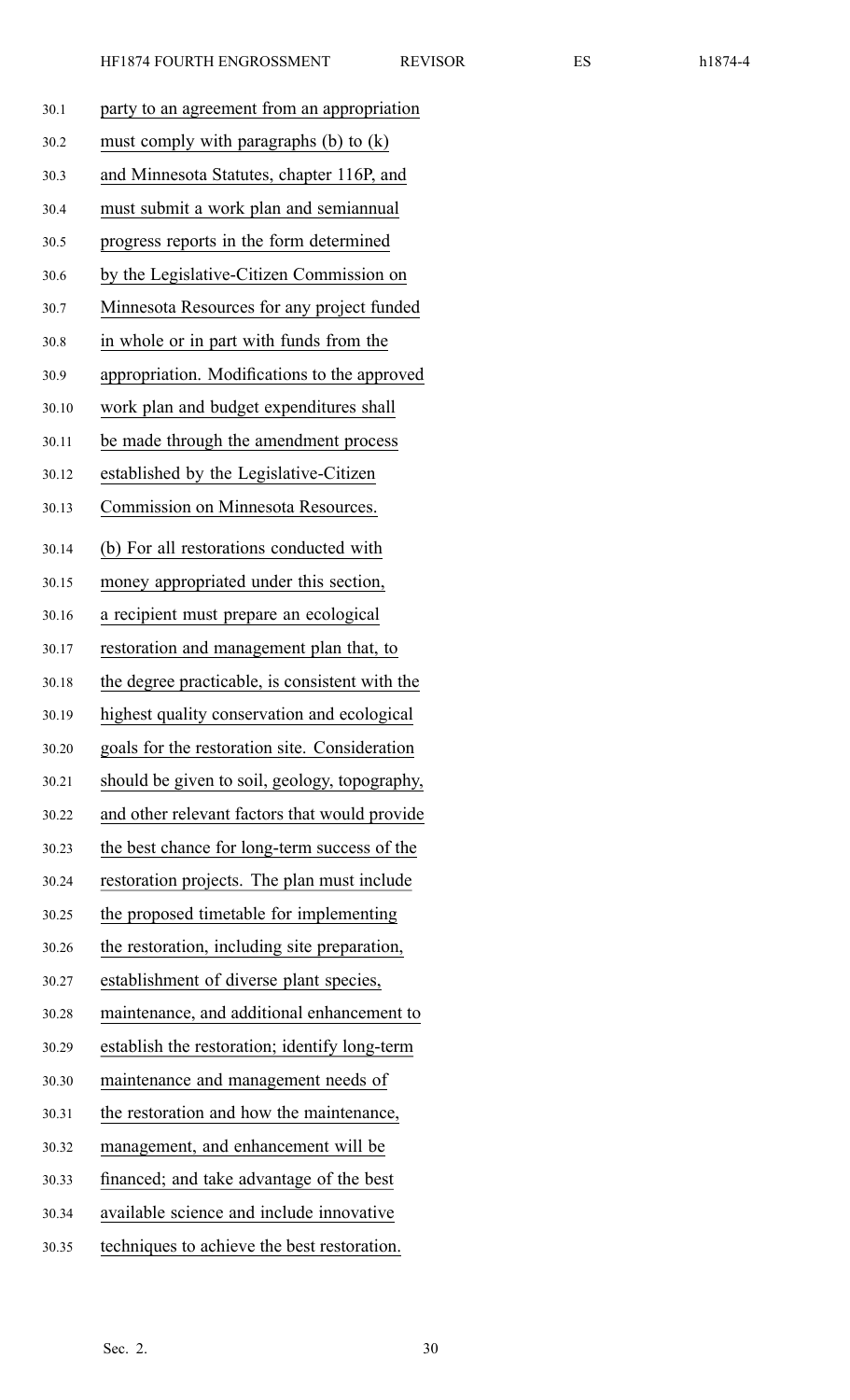| 31.1  | (c) Any entity receiving an appropriation in     |
|-------|--------------------------------------------------|
| 31.2  | this section for restoration activities must     |
| 31.3  | provide an initial restoration evaluation        |
| 31.4  | at the completion of the appropriation           |
| 31.5  | and an evaluation three years beyond the         |
| 31.6  | completion of the expenditure. Restorations      |
| 31.7  | must be evaluated relative to the stated         |
| 31.8  | goals and standards in the restoration plan,     |
| 31.9  | current science, and, when applicable, the       |
| 31.10 | Board of Water and Soil Resources' native        |
| 31.11 | vegetation establishment and enhancement         |
| 31.12 | guidelines. The evaluation shall determine       |
| 31.13 | whether the restorations are meeting planned     |
| 31.14 | goals, identify any problems with the            |
| 31.15 | implementation of the restorations, and,         |
| 31.16 | if necessary, give recommendations on            |
| 31.17 | improving restorations. The evaluation shall     |
| 31.18 | be focused on improving future restorations.     |
| 31.19 | (d) All restoration and enhancement projects     |
| 31.20 | funded with money appropriated in this           |
| 31.21 | section must be on land permanently              |
| 31.22 | protected by a conservation easement or          |
| 31.23 | public ownership.                                |
| 31.24 | (e) A recipient of money from an                 |
| 31.25 | appropriation under this section must            |
| 31.26 | give consideration to contracting with           |
| 31.27 | <b>Conservation Corps Minnesota for contract</b> |
| 31.28 | restoration and enhancement services.            |
| 31.29 | (f) All conservation easements acquired with     |
| 31.30 | money appropriated under this section must:      |
| 31.31 | $(1)$ be perpetual;                              |
| 31.32 | (2) specify the parties to an easement in the    |
| 31.33 | easement;                                        |
| 31.34 | (3) specify all of the provisions of an          |
| 31.35 | agreement that are perpetual;                    |
|       |                                                  |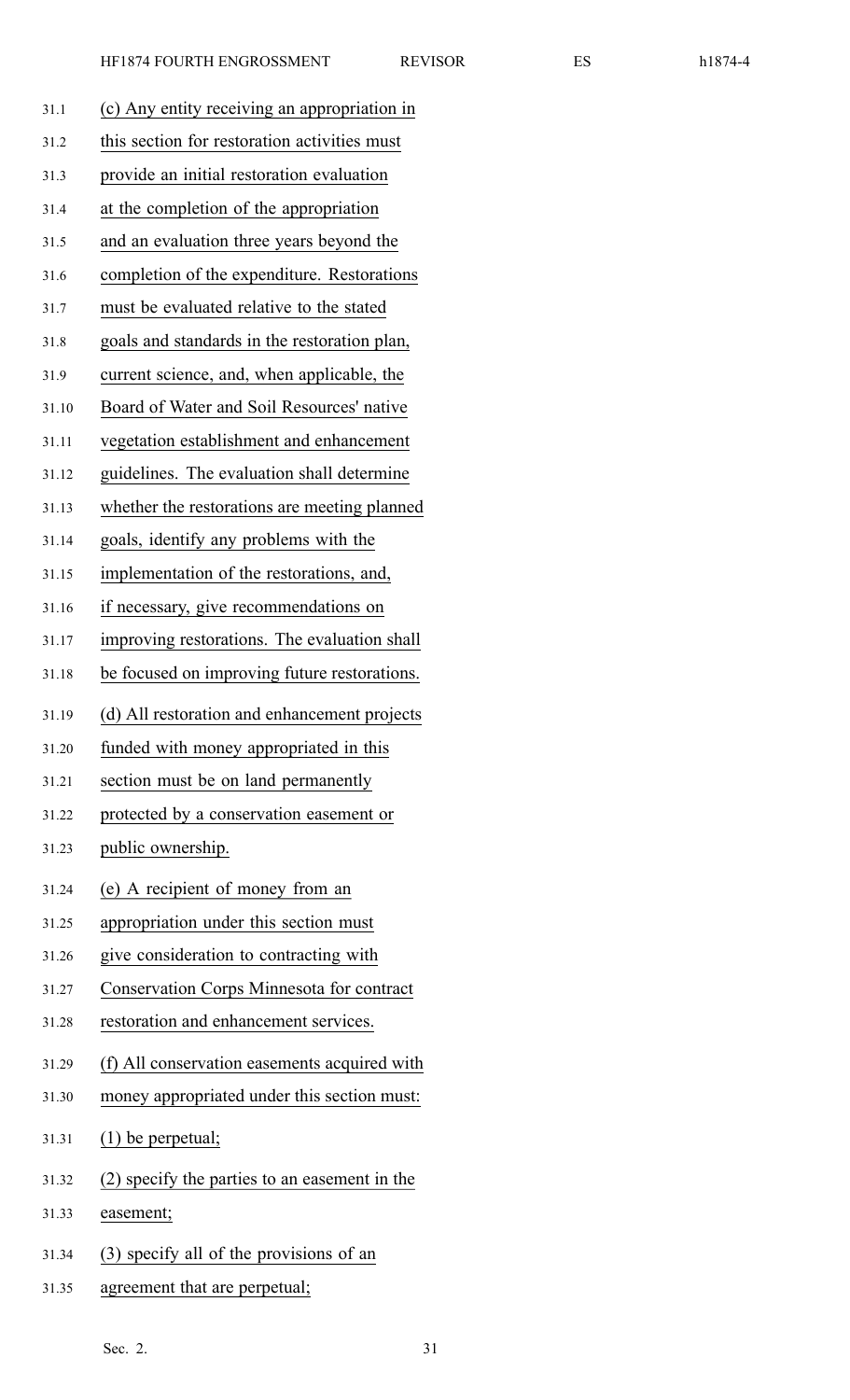| 32.1  | (4) be sent to the Legislative-Citizen            |
|-------|---------------------------------------------------|
| 32.2  | Commission on Minnesota Resources in an           |
| 32.3  | electronic format at least ten business days      |
| 32.4  | prior to closing;                                 |
| 32.5  | (5) include a long-term monitoring and            |
| 32.6  | enforcement plan and funding for monitoring       |
| 32.7  | and enforcing the easement agreement; and         |
| 32.8  | (6) include requirements in the easement          |
| 32.9  | document to address specific groundwater          |
| 32.10 | and surface water quality protection activities   |
| 32.11 | such as keeping water on the landscape,           |
| 32.12 | reducing nutrient and contaminant loading,        |
| 32.13 | protecting groundwater, and not permitting        |
| 32.14 | artificial hydrological modifications.            |
| 32.15 | (g) For any acquisition of land or interest in    |
| 32.16 | land, a recipient of money appropriated under     |
| 32.17 | this section must give priority to high-quality   |
| 32.18 | natural resources or conservation lands that      |
| 32.19 | provide natural buffers to water resources.       |
| 32.20 | (h) For new lands acquired with money             |
| 32.21 | appropriated under this section, a recipient      |
| 32.22 | must prepare an ecological restoration            |
| 32.23 | and management plan in compliance with            |
| 32.24 | paragraph (b), including sufficient funding       |
| 32.25 | for implementation unless the work plan           |
| 32.26 | addresses why a portion of the money is           |
| 32.27 | not necessary to achieve a high-quality           |
| 32.28 | restoration.                                      |
| 32.29 | (i) To the extent an appropriation is used to     |
| 32.30 | acquire an interest in real property, a recipient |
| 32.31 | of an appropriation under this section            |
| 32.32 | must provide to the Legislative-Citizen           |
| 32.33 | Commission on Minnesota Resources and             |
| 32.34 | the commissioner of management and budget         |
| 32.35 | an analysis of increased operation and            |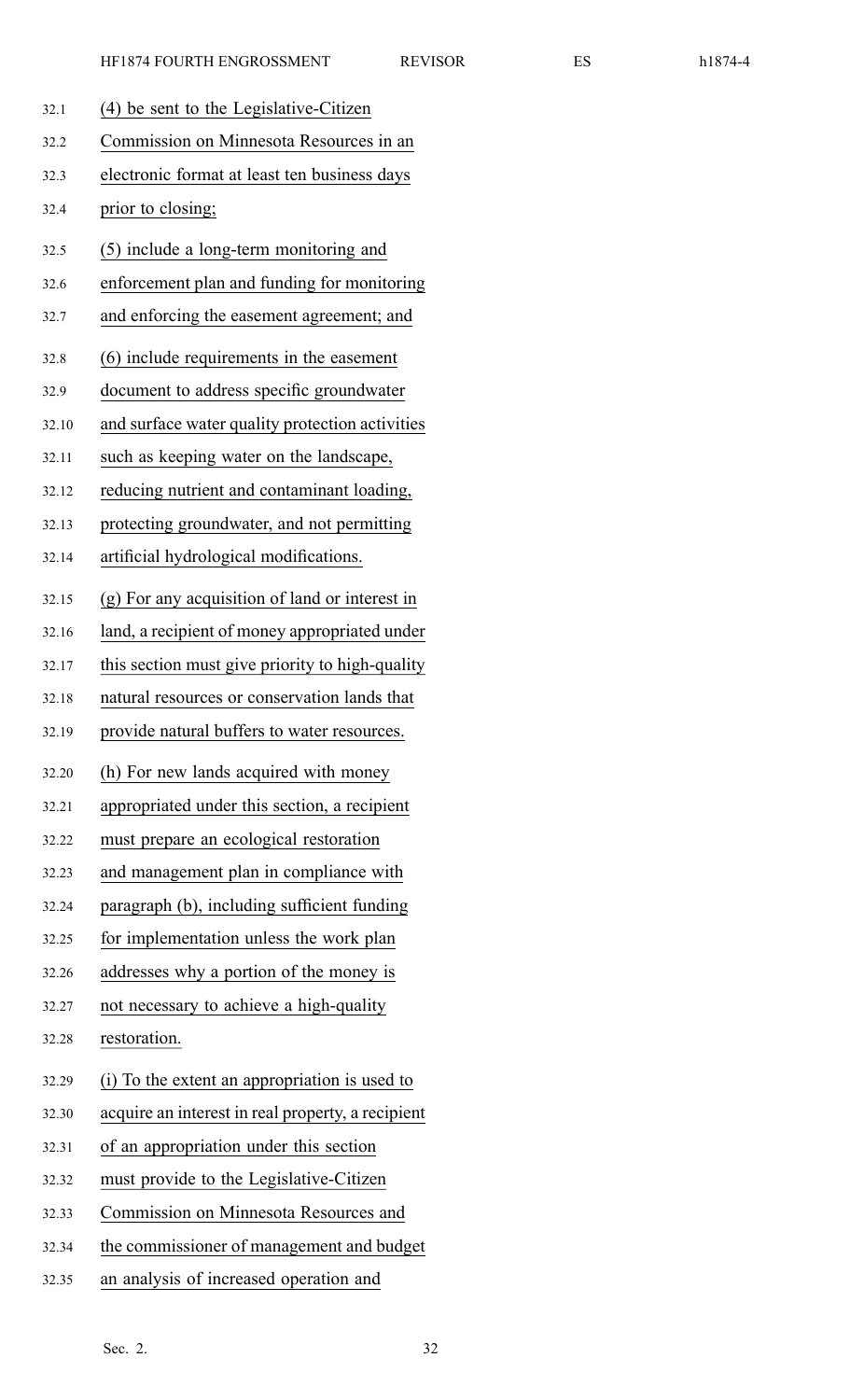| 33.1  | maintenance costs likely to be incurred by       |
|-------|--------------------------------------------------|
| 33.2  | public entities as a result of the acquisition   |
| 33.3  | and how these costs are to be paid.              |
| 33.4  | (j) To ensure public accountability for          |
| 33.5  | the use of public funds, within 60 days          |
| 33.6  | of the transaction, a recipient of money         |
| 33.7  | appropriated under this section must provide     |
| 33.8  | to the Legislative-Citizen Commission on         |
| 33.9  | Minnesota Resources documentation of the         |
| 33.10 | selection process used to identify parcels       |
| 33.11 | acquired and provide documentation of all        |
| 33.12 | related transaction costs, including but not     |
| 33.13 | limited to appraisals, legal fees, recording     |
| 33.14 | fees, commissions, other similar costs,          |
| 33.15 | and donations. This information must be          |
| 33.16 | provided for all parties involved in the         |
| 33.17 | transaction. The recipient must also report      |
| 33.18 | to the Legislative-Citizen Commission on         |
| 33.19 | Minnesota Resources any difference between       |
| 33.20 | the acquisition amount paid to the seller and    |
| 33.21 | the state-certified or state-reviewed appraisal, |
| 33.22 | if a state-certified or state-reviewed appraisal |
| 33.23 | was conducted.                                   |
| 33.24 | (k) A recipient of an appropriation from         |
| 33.25 | the trust fund under this section must           |
| 33.26 | acknowledge financial support from               |
| 33.27 | the Minnesota environment and natural            |
| 33.28 | resources trust fund in project publications,    |
| 33.29 | signage, and other public communications         |
| 33.30 | and outreach related to work completed           |
| 33.31 | using the appropriation. Acknowledgement         |
| 33.32 | may occur, as appropriate, through use of        |
| 33.33 | the trust fund logo or inclusion of language     |
| 33.34 | attributing support from the trust fund. Each    |
| 33.35 | direct recipient of money appropriated in        |
| 33.36 | this section, as well as each recipient of a     |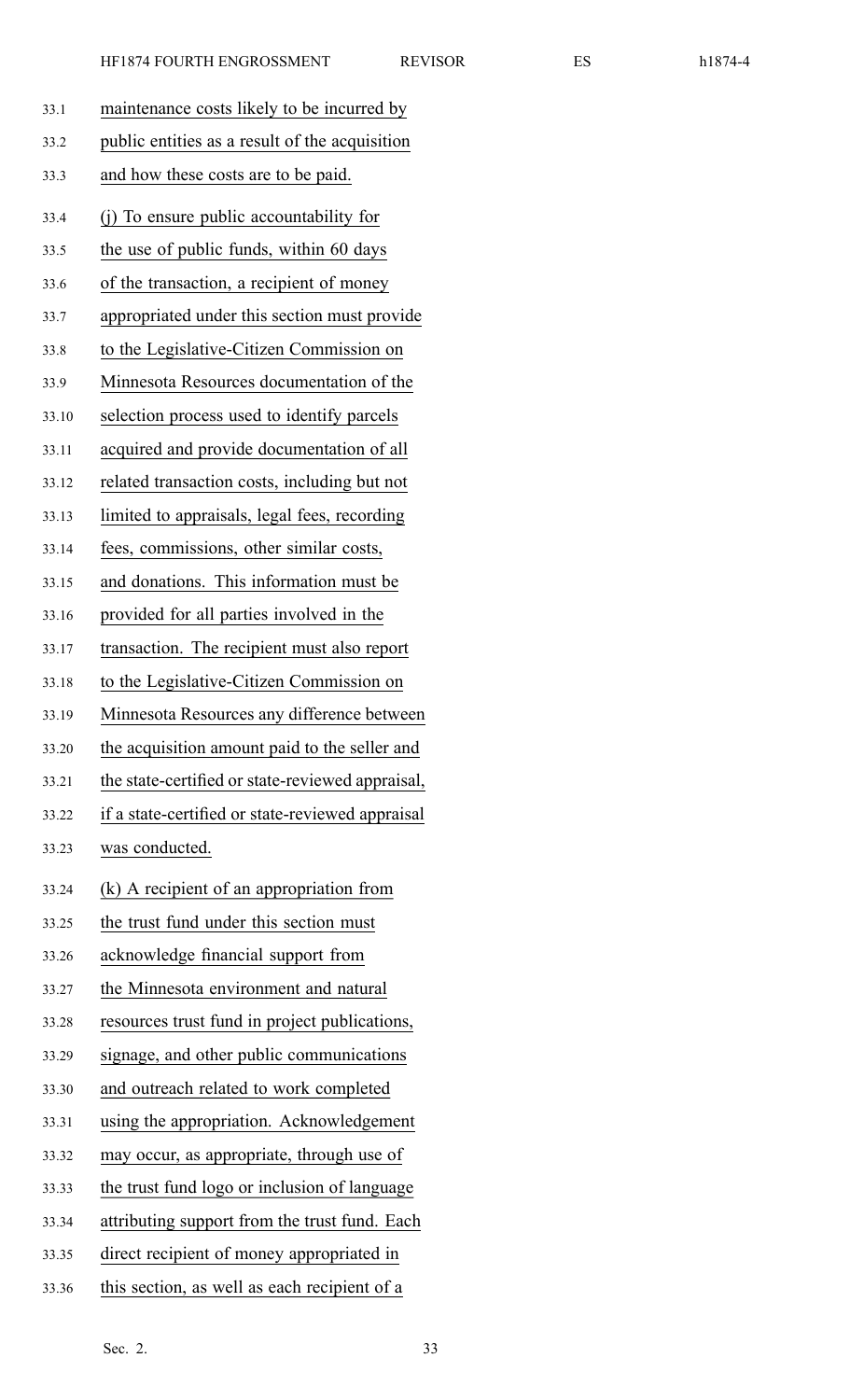|  |  | h1874- |  |
|--|--|--------|--|
|--|--|--------|--|

| 34.1           | grant awarded pursuant to this section, must                              |
|----------------|---------------------------------------------------------------------------|
| 34.2           | satisfy all reporting and other requirements                              |
| 34.3           | incumbent upon constitutionally dedicated                                 |
| 34.4           | funding recipients as provided in Minnesota                               |
| 34.5           | Statutes, section 3.303, subdivision 10, and                              |
| 34.6           | chapter 116P.                                                             |
| 34.7<br>34.8   | Subd. 14. Payment Conditions and Capital<br><b>Equipment Expenditures</b> |
| 34.9           | (a) All agreements, grants, or contracts                                  |
| 34.10          | referred to in this section must be                                       |
| 34.11          | administered on a reimbursement basis                                     |
| 34.12          | unless otherwise provided in this section.                                |
| 34.13          | Notwithstanding Minnesota Statutes, section                               |
| 34.14          | 16A.41, expenditures made on or after                                     |
| 34.15          | July 1, 2014, or the date the work plan is                                |
| 34.16          | approved, whichever is later, are eligible for                            |
| 34.17          | reimbursement unless otherwise provided                                   |
| 34.18          | in this section. Periodic payment must be                                 |
| 34.19          | made upon receiving documentation that                                    |
| 34.20          | the deliverable items articulated in the                                  |
| 34.21          | approved work plan have been achieved,                                    |
| 34.22          | including partial achievements as evidenced                               |
| 34.23          | by approved progress reports. Reasonable                                  |
| 34.24          | amounts may be advanced to projects to                                    |
| 34.25          | accommodate cash flow needs or match                                      |
| 34.26          | federal money. The advances must be                                       |
| 34.27          | approved as part of the work plan. No                                     |
| 34.28          | expenditures for capital equipment are                                    |
| 34.29          | allowed unless expressly authorized in the                                |
| 34.30          | project work plan.                                                        |
| 34.31          | (b) Single source contracts as specified in the                           |
| 34.32          | approved work plan are allowed.                                           |
| 34.33<br>34.34 | Subd. 15. Purchase of Recycled and Recyclable<br><b>Materials</b>         |
| 34.35          | A political subdivision, public or private                                |
| 34.36          | corporation, or other entity that receives an                             |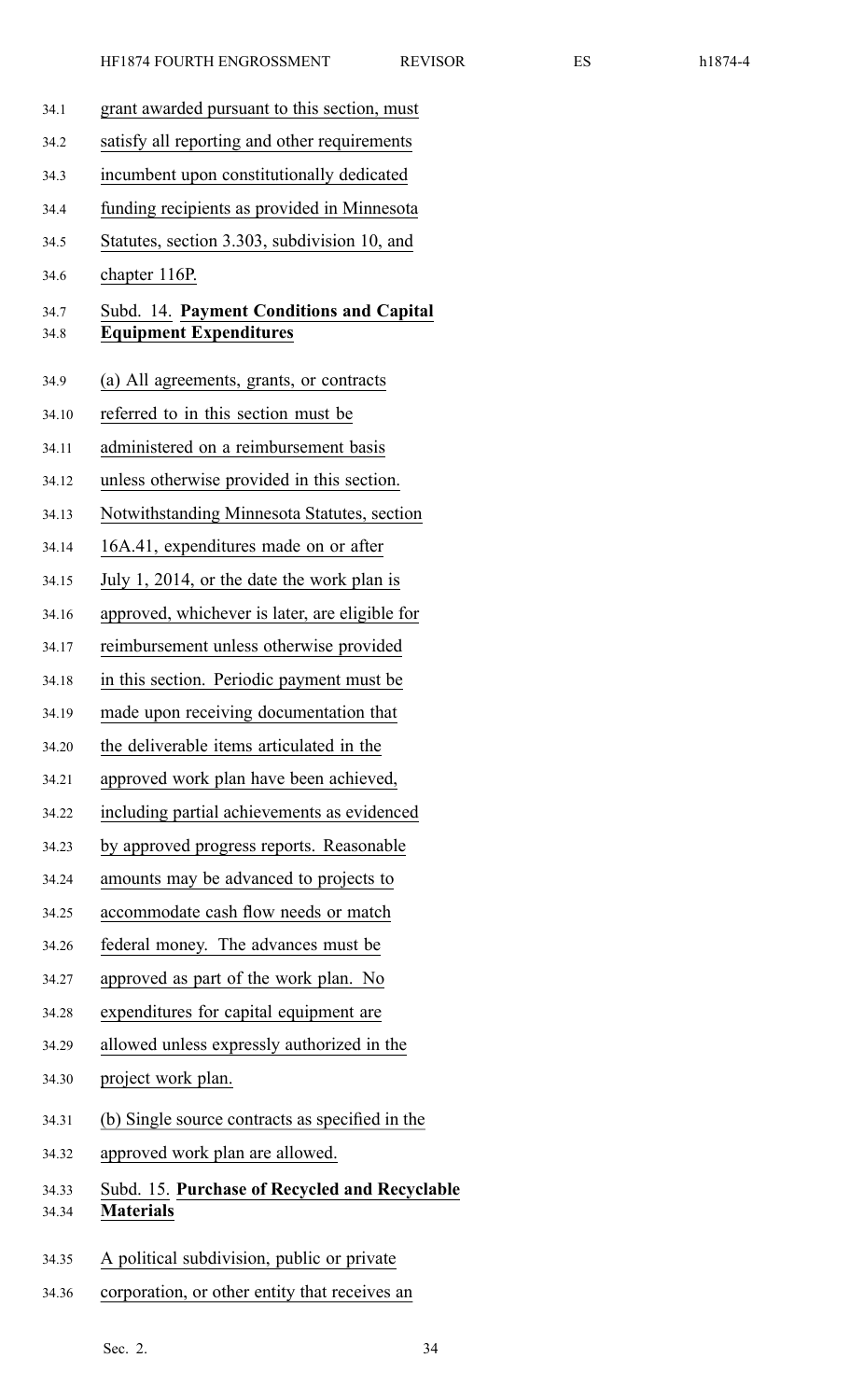|  | ╯<br>r |  |
|--|--------|--|
|--|--------|--|

35.1 appropriation under this section must use the 35.2 appropriation in compliance with Minnesota 35.3 Statutes, section 16B.121, regarding 35.4 purchase of recycled, repairable, and durable 35.5 materials; and Minnesota Statutes, section 35.6 16B.122, regarding purchase and use of 35.7 paper stock and printing. 35.8 Subd. 16. **Energy Conservation and** 35.9 **Sustainable Building Guidelines** 35.10 A recipient to whom an appropriation is made 35.11 under this section for <sup>a</sup> capital improvement 35.12 project must ensure that the project complies 35.13 with the applicable energy conservation and 35.14 sustainable building guidelines and standards 35.15 contained in law, including Minnesota 35.16 Statutes, sections 16B.325, 216C.19, and 35.17 216C.20, and rules adopted under those 35.18 sections. The recipient may use the energy 35.19 planning, advocacy, and State Energy Office 35.20 units of the Department of Commerce to 35.21 obtain information and technical assistance 35.22 on energy conservation and alternative 35.23 energy development relating to the planning 35.24 and construction of the capital improvement 35.25 project. 35.26 Subd. 17. **Accessibility** 35.27 Structural and nonstructural facilities must 35.28 meet the design standards in the Americans 35.29 with Disabilities Act (ADA) accessibility 35.30 guidelines. 35.31 Subd. 18. **Easement Monitoring and** 35.32 **Enforcement Requirements** 35.33 Money appropriated under this section for 35.34 easement monitoring and enforcement may 35.35 be spen<sup>t</sup> only on activities included in an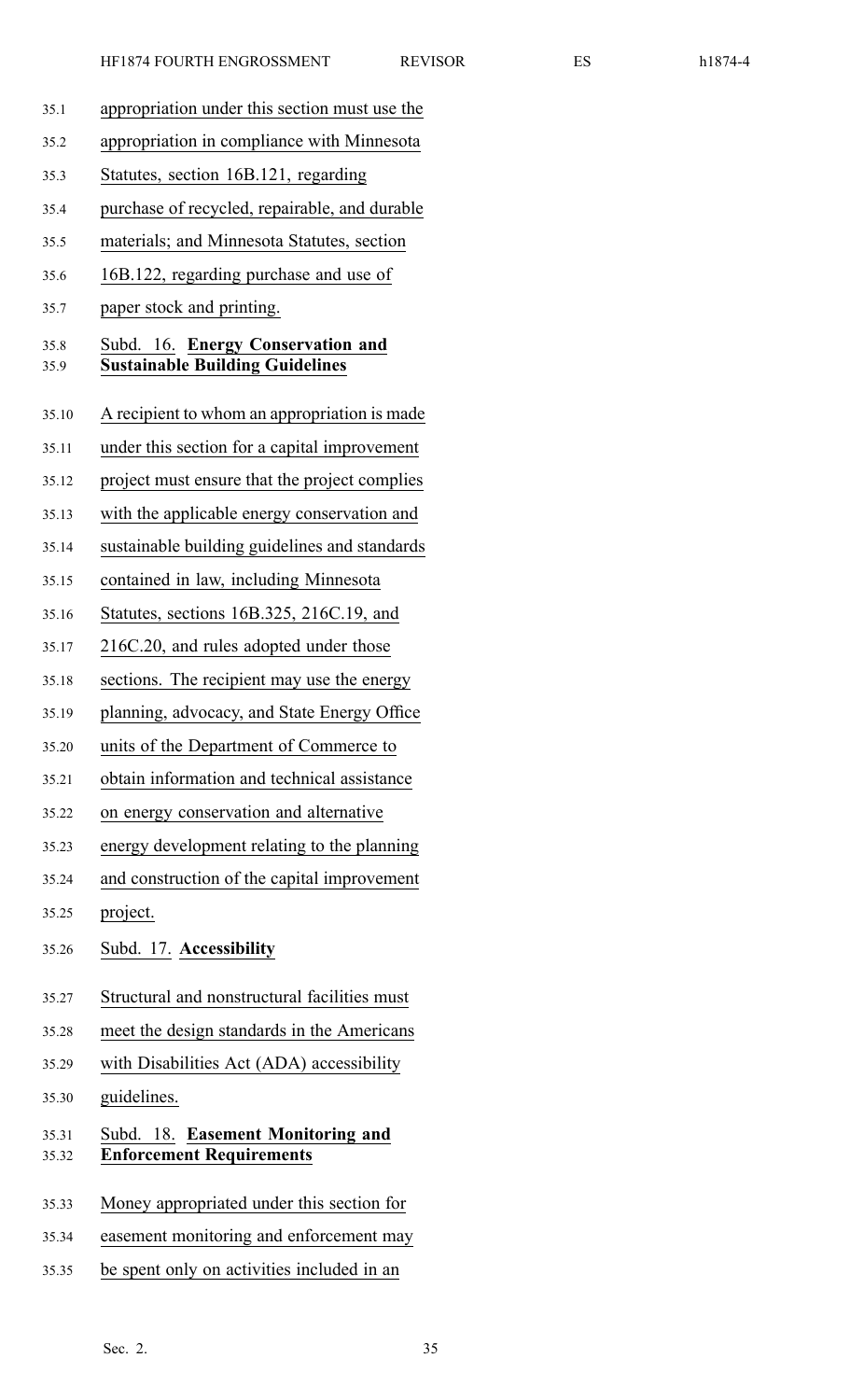| 36.1  | easement monitoring and enforcement plan          |
|-------|---------------------------------------------------|
| 36.2  | contained within the work plan. Money             |
| 36.3  | received for monitoring and enforcement,          |
| 36.4  | including earnings on the money received,         |
| 36.5  | shall be kept in a monitoring and enforcement     |
| 36.6  | fund held by the organization and dedicated       |
| 36.7  | to monitoring and enforcing conservation          |
| 36.8  | easements within Minnesota. Within 120            |
| 36.9  | days after the close of the entity's fiscal       |
| 36.10 | year, an entity receiving appropriations          |
| 36.11 | for easement monitoring and enforcement           |
| 36.12 | must provide an annual financial report           |
| 36.13 | to the Legislative-Citizen Commission on          |
| 36.14 | Minnesota Resources or its successor on the       |
| 36.15 | easement monitoring and enforcement fund          |
| 36.16 | as specified in the work plan.                    |
| 36.17 | Money appropriated under this section for         |
| 36.18 | monitoring and enforcement of easements           |
| 36.19 | and earnings on the money appropriated            |
| 36.20 | shall revert to the state if: $(1)$ the easement  |
| 36.21 | transfers to the state; $(2)$ the holder of the   |
| 36.22 | easement fails to file an annual report and       |
| 36.23 | then fails to cure that default within 30 days    |
| 36.24 | of notification of the default by the state;      |
| 36.25 | or (3) the holder of the easement fails to        |
| 36.26 | comply with the terms of the monitoring and       |
| 36.27 | enforcement plan contained within the work        |
| 36.28 | plan and fails to cure that default within 90     |
| 36.29 | days of notification of the default by the state. |
| 36.30 | Subd. 19. Carryforward                            |
| 36.31 | (a) The availability of the appropriations for    |
| 36.32 | the following projects are extended to June       |
| 36.33 | 30, 2015:                                         |
| 36.34 | (1) Laws 2011, First Special Session              |
| 36.35 | chapter 2, article 3, section 2, subdivision      |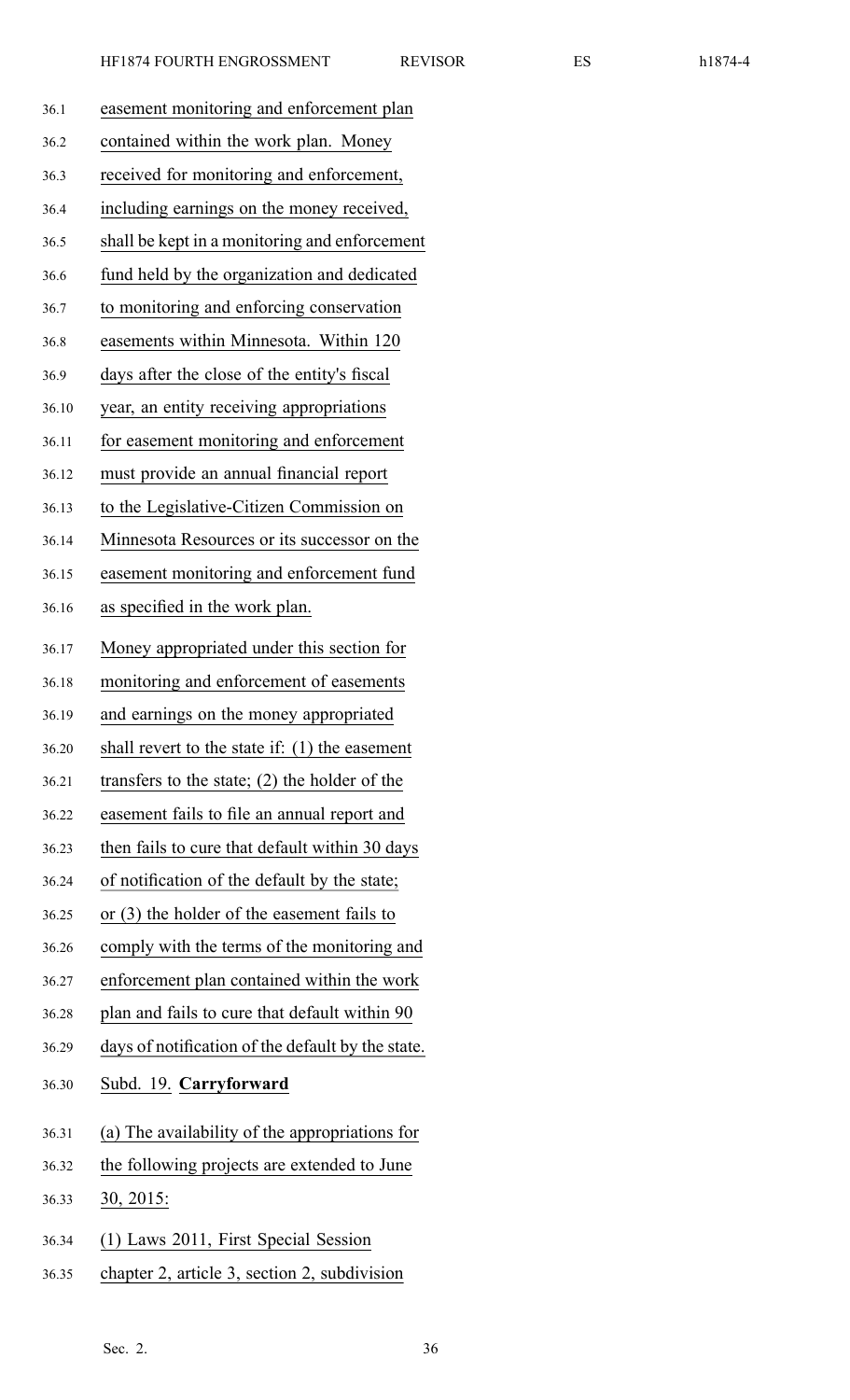- 37.1 3, paragraph (j), Information System for
- 37.2 Wildlife and Aquatic Management Areas;
- 37.3 (2) Laws 2011, First Special Session
- 37.4 chapter 2, article 3, section 2, subdivision 4,
- 37.5 paragraph (b), State Parks and Trails Land
- 37.6 Acquisition;
- 37.7 (3) Laws 2011, First Special Session
- 37.8 chapter 2, article 3, section 2, subdivision
- 37.9 4, paragraph (i), Metropolitan Conservation
- 37.10 Corridors (MeCC) Phase VI;
- 37.11 (4) Laws 2011, First Special Session
- 37.12 chapter 2, article 3, section 2, subdivision 6,
- 37.13 paragraph (c), Evaluation of Switchgrass as
- 37.14 Biofuel Crop;
- 37.15 (5) Laws 2011, First Special Session
- 37.16 chapter 2, article 3, section 2, subdivision
- 37.17 4, paragraph (d), Regional Park, Trail, and
- 37.18 Connections Acquisition and Development
- 37.19 Grants;
- 37.20 (6) Laws 2011, First Special Session
- 37.21 chapter 2, article 3, section 2, subdivision
- 37.22 4, paragraph (g), Minnesota River Valley
- 37.23 Green Corridor Scientific and Natural Area
- 37.24 Acquisition;
- 37.25 (7) Laws 2011, First Special Session
- 37.26 chapter 2, article 3, section 2, subdivision
- 37.27 4, paragraph (q), Restoration Strategies for
- 37.28 Ditched Peatland and Scientific and Natural
- 37.29 Areas;
- 37.30 (8) Laws 2011, First Special Session
- 37.31 chapter 2, article 3, section 2, subdivision
- 37.32 6, paragraph (a), Improved Detection of
- 37.33 Harmful Microbes in Ballast Water;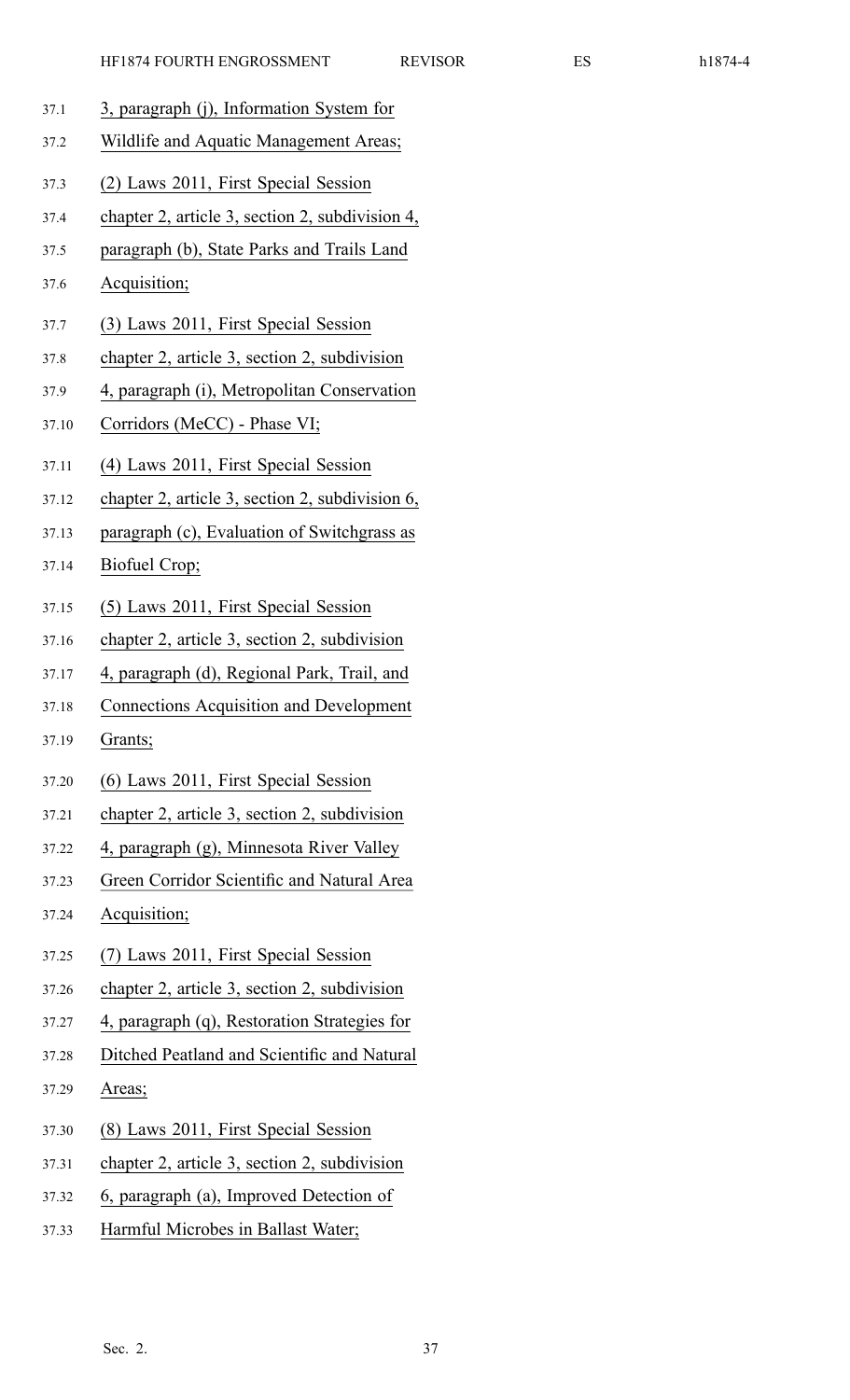- 38.1 (9) Laws 2011, First Special Session
- 38.2 chapter 2, article 3, section 2, subdivision
- 38.3 8, paragraph (b), Minnesota Junior Master
- 38.4 Naturalist Program; and
- 38.5 (10) Laws 2010, chapter 362, section 2,
- 38.6 subdivision 5, paragraph (d), Agricultural
- 38.7 and Urban Runoff Water Quality Treatment
- 38.8 Analysis.
- 38.9 (b) The availability of the appropriations for
- 38.10 the following project is extended to June
- 38.11 30, 2017: Laws 2013, chapter 52, section
- 38.12 2, subdivision 6, paragraph (g), Controlling
- 38.13 Terrestrial Invasive Plants with Grazing
- 38.14 Animals.

38.15 Sec. 3. Minnesota Statutes 2013 Supplement, section 116P.17, is amended to read:

- 38.16 **116P.17 ACQUISITION OF LANDS OR INTEREST IN LANDS;**
- 38.17 **COMMISSIONER APPROVAL.**

38.18 Subdivision 1. **Commissioner approval.** (a) A recipient of an appropriation from 38.19 the trust fund who acquires an interest in real property must receive written approval from 38.20 the commissioner of natural resources prior to the acquisition, if the interest is acquired 38.21 in whole or in par<sup>t</sup> with the appropriation. A recipient must reques<sup>t</sup> the commissioner's 38.22 approval at least ten business days before the proposed acquisition. When <sup>a</sup> recipient 38.23 requests approval under this subdivision, the recipient must simultaneously submit the 38.24 same information to the commission. Conservation easements to be held by the Board of 38.25 Water and Soil Resources and acquisitions specifically identified in appropriation laws are 38.26 not subject to commissioner approval under this section.

- 38.27 (b) The commissioner shall approve acquisitions under this section only when the 38.28 interest in real property:
- 38.29 (1) is identified as <sup>a</sup> high priority by the commissioner and meets the objectives and 38.30 criteria identified in the applicable acquisition plan for the intended managemen<sup>t</sup> status 38.31 of the property; or
- 38.32 (2) is otherwise identified by the commissioner as <sup>a</sup> priority for state financing. 38.33 Subd. 2. **Value assessment.** At least ten business days prior to acquiring an interest 38.34 in real property with an appropriation from the trust fund, <sup>a</sup> recipient of an appropriation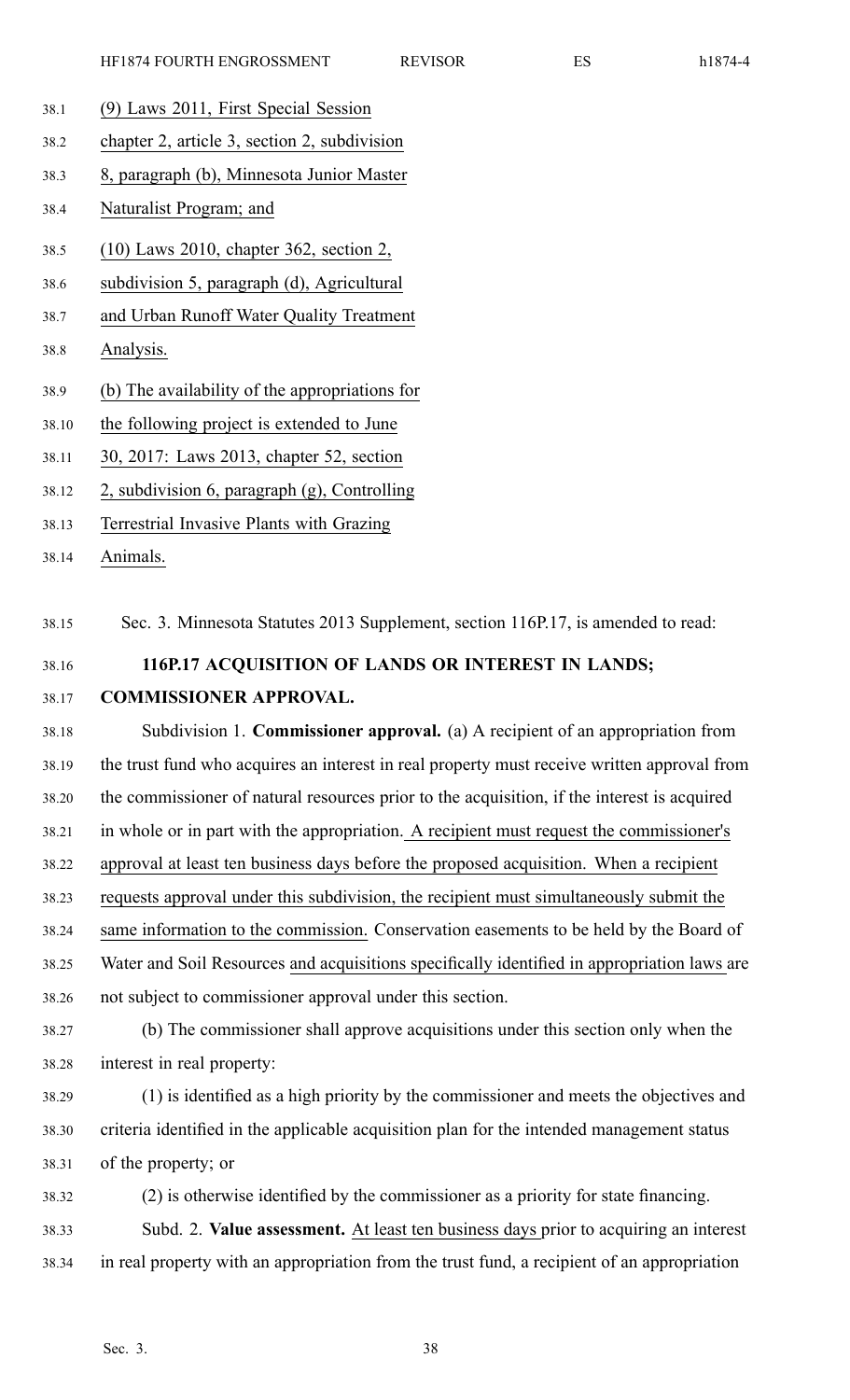39.1 must submit the most recent tax assessed value and most recent tax statement of the real 39.2 property and the amount the recipient plans to offer for the interest in real property to the

39.3 commission and the commissioner of natural resources. Conservation easements to be

39.4 held by the Board of Water and Soil Resources are not subject to the requirements of this

- 39.5 section. The board shall keep <sup>a</sup> record of the tax assessed value of the real property at
- 39.6 the time of acquisition and the most recent tax statement.
- 39.7 Sec. 4. **REPEALER.**

39.8 Minnesota Statutes 2012, section 116P.05, subdivision 3, is repealed.